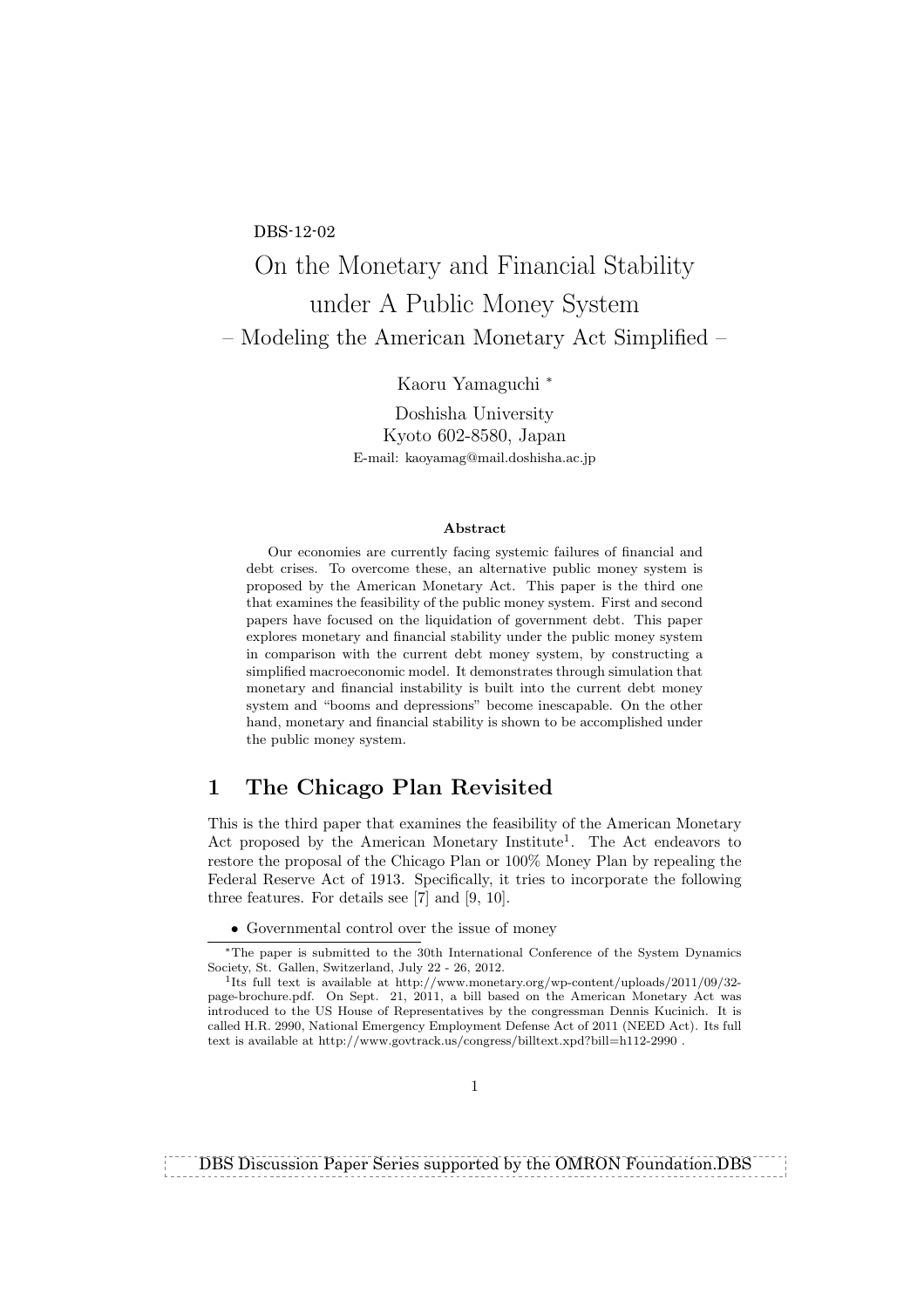- Abolishment of credit creation with full  $(100\%)$  reserve ratio
- Constant flow of money into circulation to sustain economic growth and welfare

The macroeconomic system which meets the above conditions is called a *public money* system in [8], while the current system is called a *debt money* system.

The first paper [7] investigated how accumulating government debts could be liquidated under the above two different macroeconomic systems. What was found is that the liquidation of government debt under the current macroeconomic system of debt money is very costly; that is, it triggers economic recessions, while the liquidation process under a public money system can be accomplished without causing recessions and inflations. The second paper [8] expanded the analysis to the open macroeconomies and found that government liquidation can be attained without causing economic recession, unemployment and inflation in both domestic and foreign economies. These two papers have focused on the liquidation of government debts, because national debts are the most imminent issues many OECD economies are now facing.

Having solved the liquidation issue of national debts, I've strongly felt that something essential might have been missing in these researches. This reflection has led me to revisit the original Chicago Plan. What is the Chicago Plan, then ? Following the Great Depression in 1929, a mimeograph called A PROGRAM FOR MONETARY REFORM had been circulated among American economists in July, 1939, by Paul H. Douglas, Irving Fisher, Frank D. Graham, Earl J. Hamilton, Willford I. King, and Charles R. Whittlesey. This circulation was well responded as follows; "Up to the date of writing (July, 1939) 235 economists from 157 universities and colleges have expressed their general approval of this "Program"; 40 more have approved it with reservations; 43 have expressed disapproval. The remainder have not yet replied [1, p.3]." The proposals made in the mimeograph, together with some writings of above economists on monetary reform such as [2], are collectively called the Chicago Plan, as I understand it.

The Chicago Plan has indeed fully predicted the fixing power of national debts under the 100% reserve system, as being demonstrated in our public money system, as the following statement of section 17 demonstrates:

(17a) Under the present fractional reserve system, the only way to provide the nation with circulating medium for its growing needs is to add continually to our Government's huge bonded debt. Under the 100% reserve system the needed increase in the circulation medium can be accomplished without increasing the interest bearing debt of the Government [1, pp.39,40].

(17b) As already noted, a by-product of the 100% reserve system would be that it would enable the Government gradually to reduce its debt, through purchases of Government bonds by the Monetary Authority as new money was needed to take care of expanding business [1, p.41].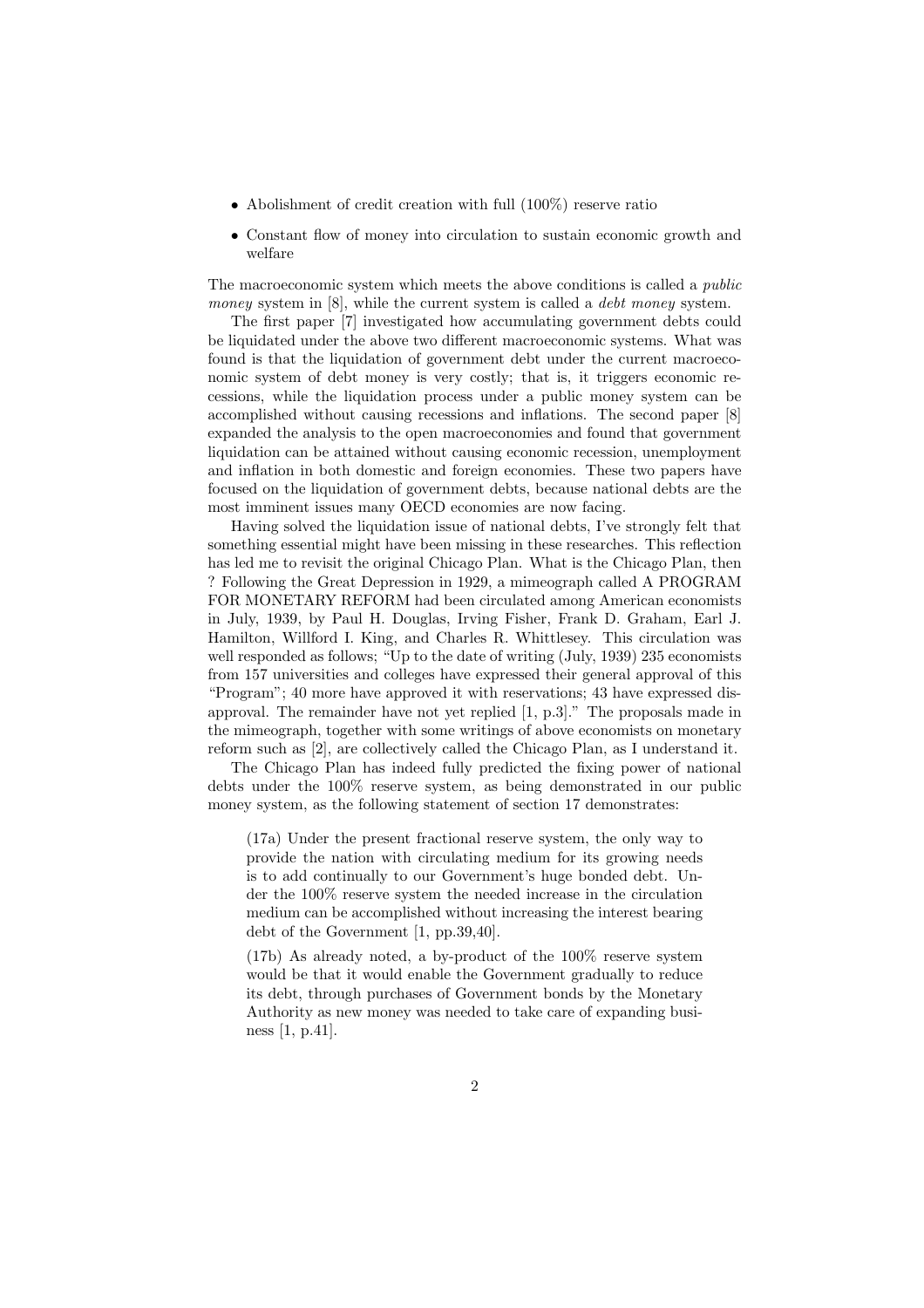In other words, what is attained in my two papers is, in this way, clearly predicted in the Chicago Plan. Yet, it turns out to be "a by-product of the 100% reserve system."

What is "a main-product", then, that we have missed in our previous analyses? Revisit of the Chicago Plan this time convinced me that its main concern was the monetary instability under the fractional reserve system as the following section 9 indicates:

(9) Fractional reserves give our thousands of commercial banks the power to increase or decrease the volume of our circulating medium by increasing or decreasing bank loans and investments. The banks thus exercise what has always, and justly, been considered a prerogative of sovereign power. As each bank exercises this power independently without any centralized control, the resulting changes in the volume of the circulating medium are largely haphazard. This situation is a most important factor in booms and depressions [1, p.19].

Furthermore, Irving Fisher, a great monetary economist in those days, was active in establishing a monetary reform to stabilize the economy out of recessions such as the Great Depression. His own plan is known as "100% Money Plan"

I have come to believe that the plan, "properly worked out and applied, is incomparably the best proposal ever offered for speedily and permanently solving the problem of depressions; for it would remove the chief cause of both booms and depressions, namely the instability of demand deposits, tied as they are now, to bank loans." [2, p.8]

The purpose of this third paper is, therefore, to examine the main-product of the Chicago Plan; that is, how monetary and financial stability can be attained under the public money system that incorporates 100% reserve system or the Chicago Plan.

Having inherited the academic tradition of the Chicago Plan, Milton Friedman, Nobel laureate proponent of free market economy, also supported the plan as follows;

One major reform that I recommended in the third lecture to achieve that objective was 100% reserve banking, a proposal that had been made by a group of economists at the University of Chicago during the 1930s and that was strongly supported by the greatest of American economists, Irving Fisher. The proposal is "to require any institution which accepts deposits transferable by check to have one dollar in high-powered money [i.e., currency plus deposits at Federal Reserve Banks] for every dollar in deposit liabilities, *. . .* that is, to have  $100\%$  reserves." [3, p.X]

It means that the central problem is not to construct a highly sensitive instrument that can continuously offset instability introduced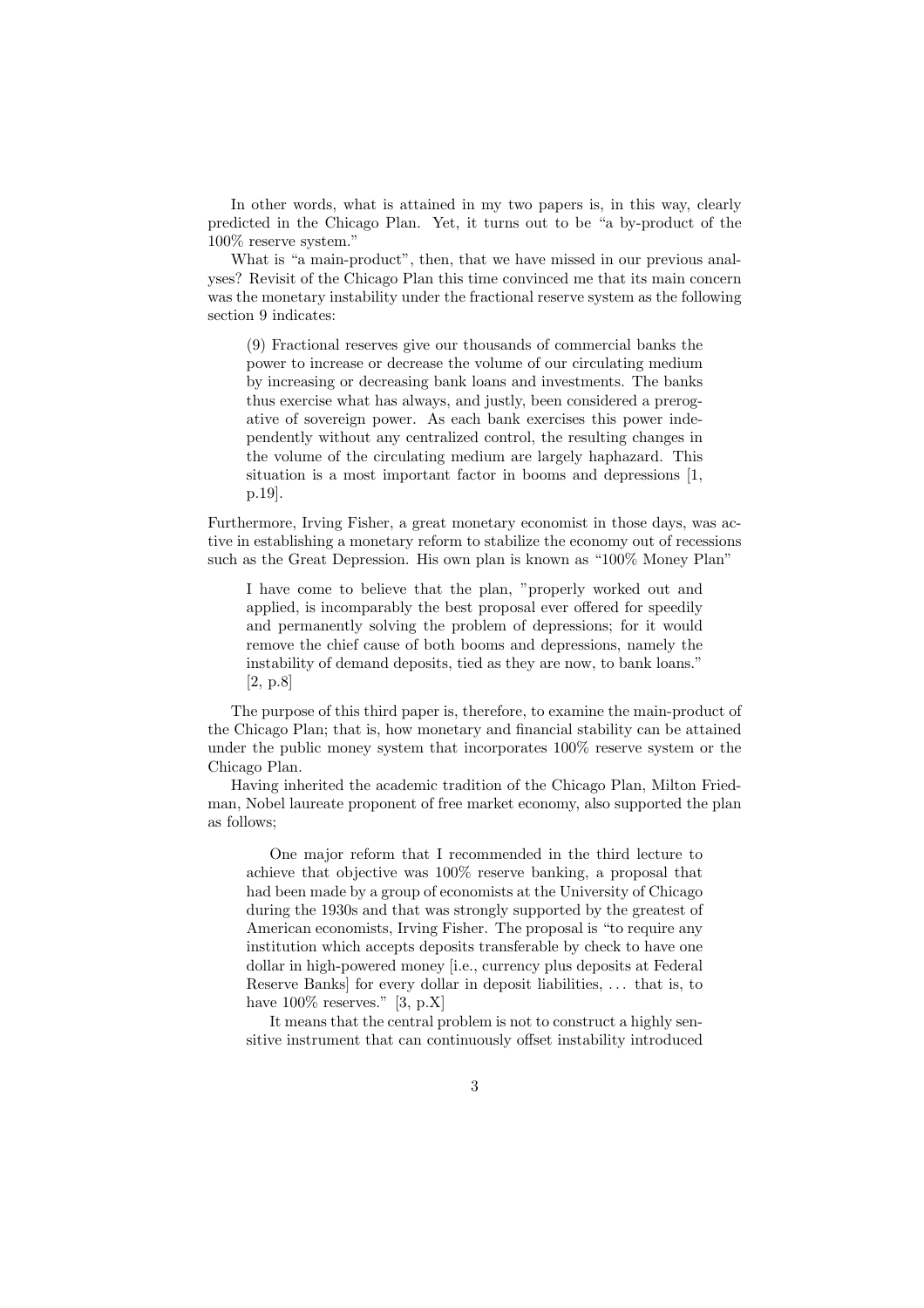by other factors, but rather to prevent monetary arrangements from themselves becoming a primary source of instability [3, p.23].

In other words, monetary and financial stability has been the most important concern of all economists among different schools of economic profession. This paper challenges to demonstrate how it can be attained under the public money system, while monetary and financial instability of "booms and depressions" is inevitably caused under the current debt money system. This paper, then, completes the validation of the proposals made by the Chicago Plan and the American Monetary Act.

## **2 Debt vs Public Money Systems Simplified**

I have already presented two macroeconomic models of the American Monetary Act in [7] and [8] based on the method of accounting system dynamics developed in [5]. To focus on our main concern of the monetary and financial stability in this paper, a simplified model is constructed here, consisting of three economic sectors such as producers, consumers and commercial banks<sup>2</sup>.

#### **Producers**

Main transactions of producers are illustrated in Figure 1, which are summarized as follows.

- Producers' income is, under the accounting principle, booked as an inflow of the stock of retained earnings when production of GDP is completed, and at the same time inventory is increased by the same amount.
- *•* Their actual income is realized when GDP are sold out and shipped from the inventory to consumers and bankers as consumption and to producers as investment.
- Out of the income thus realized, capital depreciation is subtracted first and interests of their debt are paid to the banks.
- Next, a portion of GDP (say, 20%) are assumed to be made as mark-up profits, and paid to their shareholders (that is, consumers) as dividends. The remaining amount is paid to workers (as consumers) as wages. That implies that workers are placed in a relatively weaker position against shareholders. (Surely, this assumption could be reversed in simulation).
- Producers are thus constantly in a state of cash flow deficits, since all income are paid out to consumers and bankers as factor income and interest income. To make new investment, therefore, they have to borrow money from banks and pay interest to the banks.

<sup>&</sup>lt;sup>2</sup>The model is also motivated by the work of Steve Keen [4, 2011], specifically his monetary model of capitalism in chapter 14.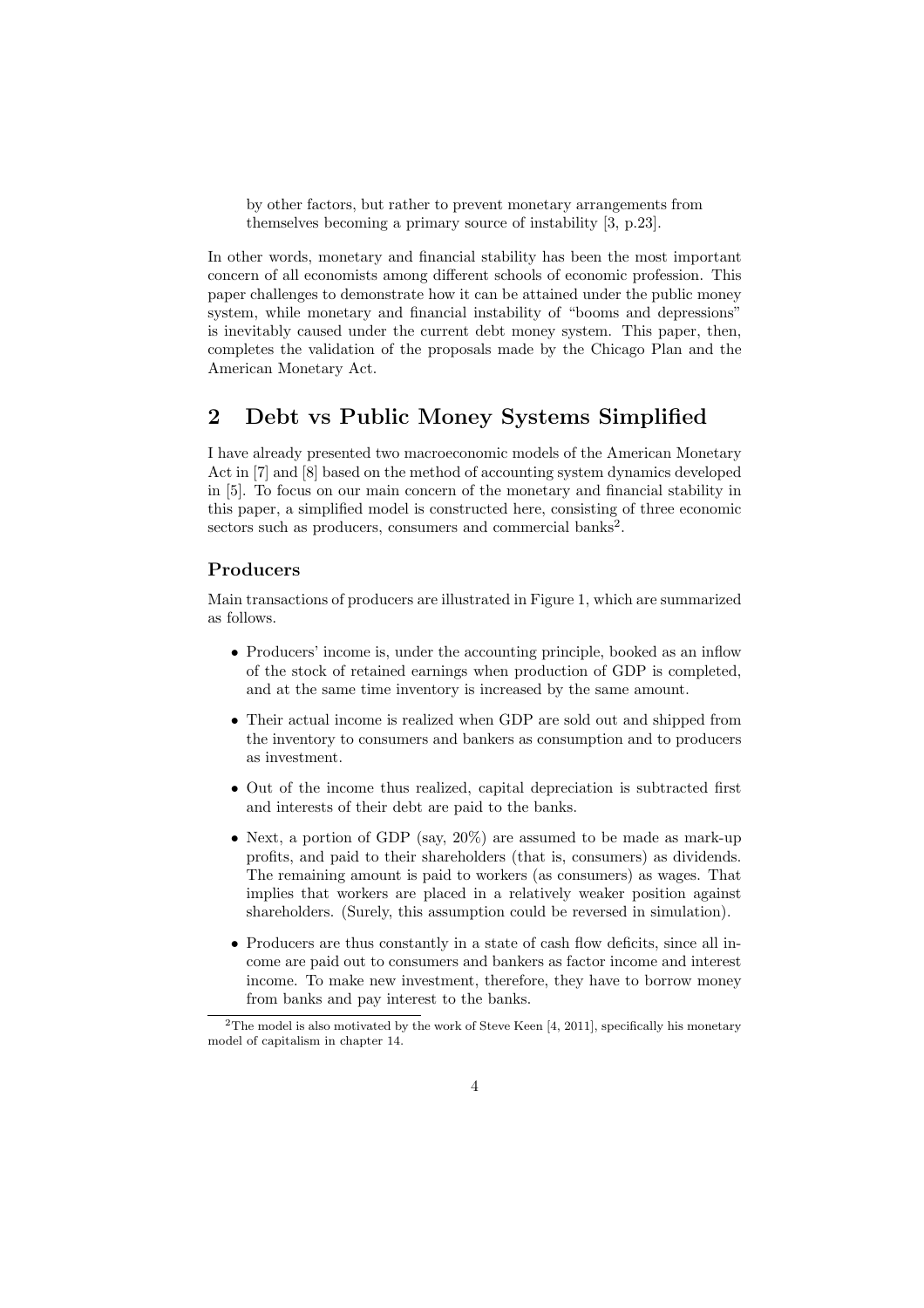

*•* Their debt is assumed to be a long term debt of 10 years.

Figure 1: Transactions of Producers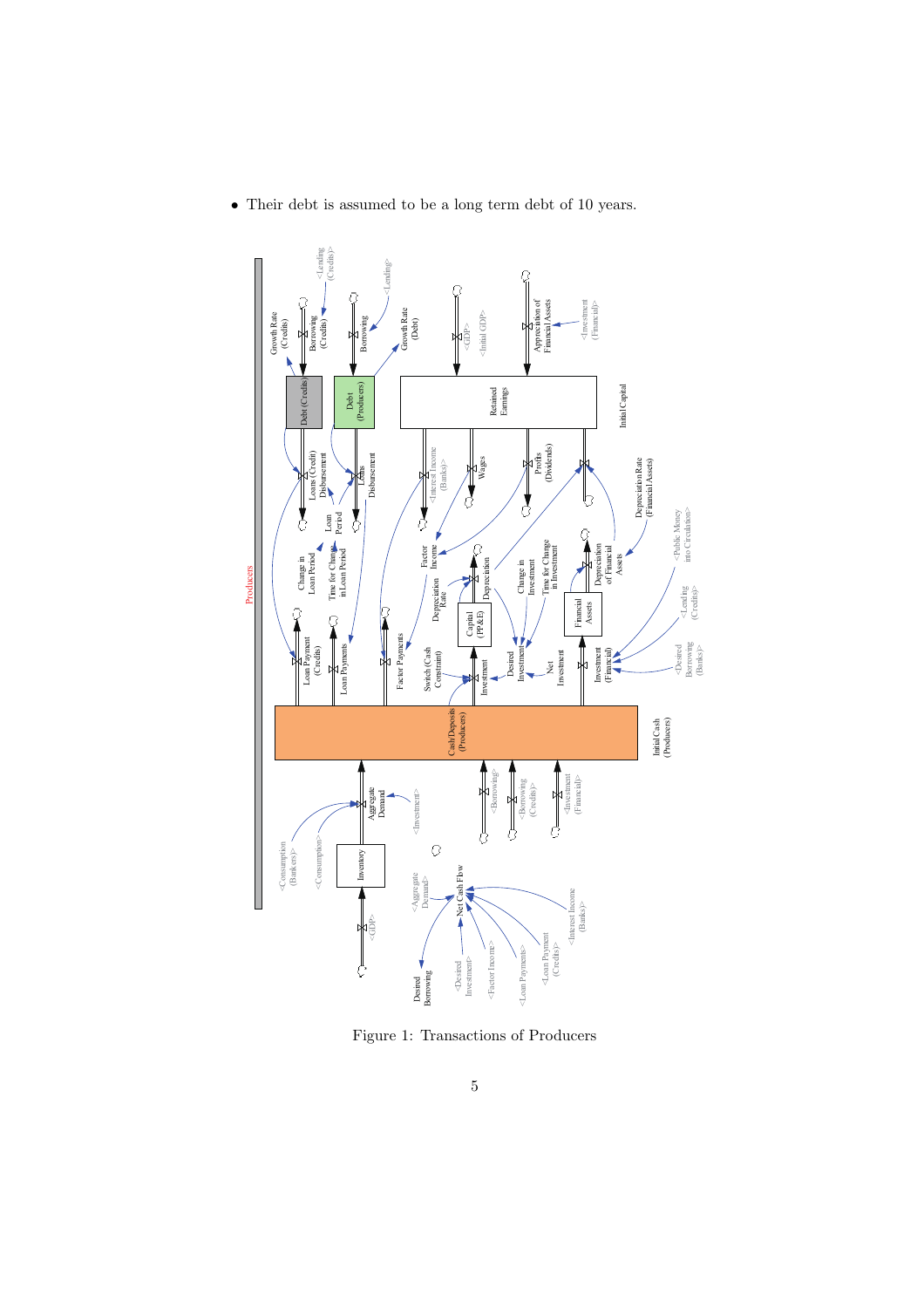#### **Consumers**

Main transactions of consumers are illustrated in Figure 2, which are summarized as follows.

- *•* Consumers receive wages and dividends from producers and interest from banks.
- They spend 80% of the income on the consumption, and the remaining will be saved.
- In this model, their cash/deposits asset is assumed to include demand deposit only when credits are created by banks and lent to producers who pay factor income with credits as well as cash. In other words, demand deposits by consumers are not liabilities of commercial banks.
- Their demand for cash/deposits as transaction payment out of saving account will be constantly adjusted by the currency ratio (of 20%) they wish to hold at hand.

#### **Banks**

Main transactions of banks are illustrated in Figure 3. Transactions under the debt money system are summarized as follows (transactions under the public money system are explained below in Section 4).

- *•* Banks receive deposits from consumers, against which they pay interests.
- Out of the deposits, loans are made to producers according to the demand for desired borrowing by producers.
- If loanable fund is not enough under the debt money system, banks can create credits and put them into the demand deposits account of producers. In this process, vault cash asset is assumed to play a role of the required reserve as well (with the central bank behind the screen), against which credits are created. (This process of credit creation is called money out of nothing under a fractional reserve banking.) The upper limit of the credit is set by a required reserve ratio or a required equity ratio of loans imposed by the BIS rule<sup>3</sup>.
- Banks receive income as prime rate interests against their loans. 80% of the income is assumed to be spent on consumption, and the remaining will be retained as equity.

Remarks: In our simplified model, the total amount of cash in circulation such as the ones in the cash assets of produces, consumers and banks is considered as base money (M0) (or monetary base, or high-powered money) initially provided by the central bank.

<sup>3</sup>This limit is not explicitly considered in our model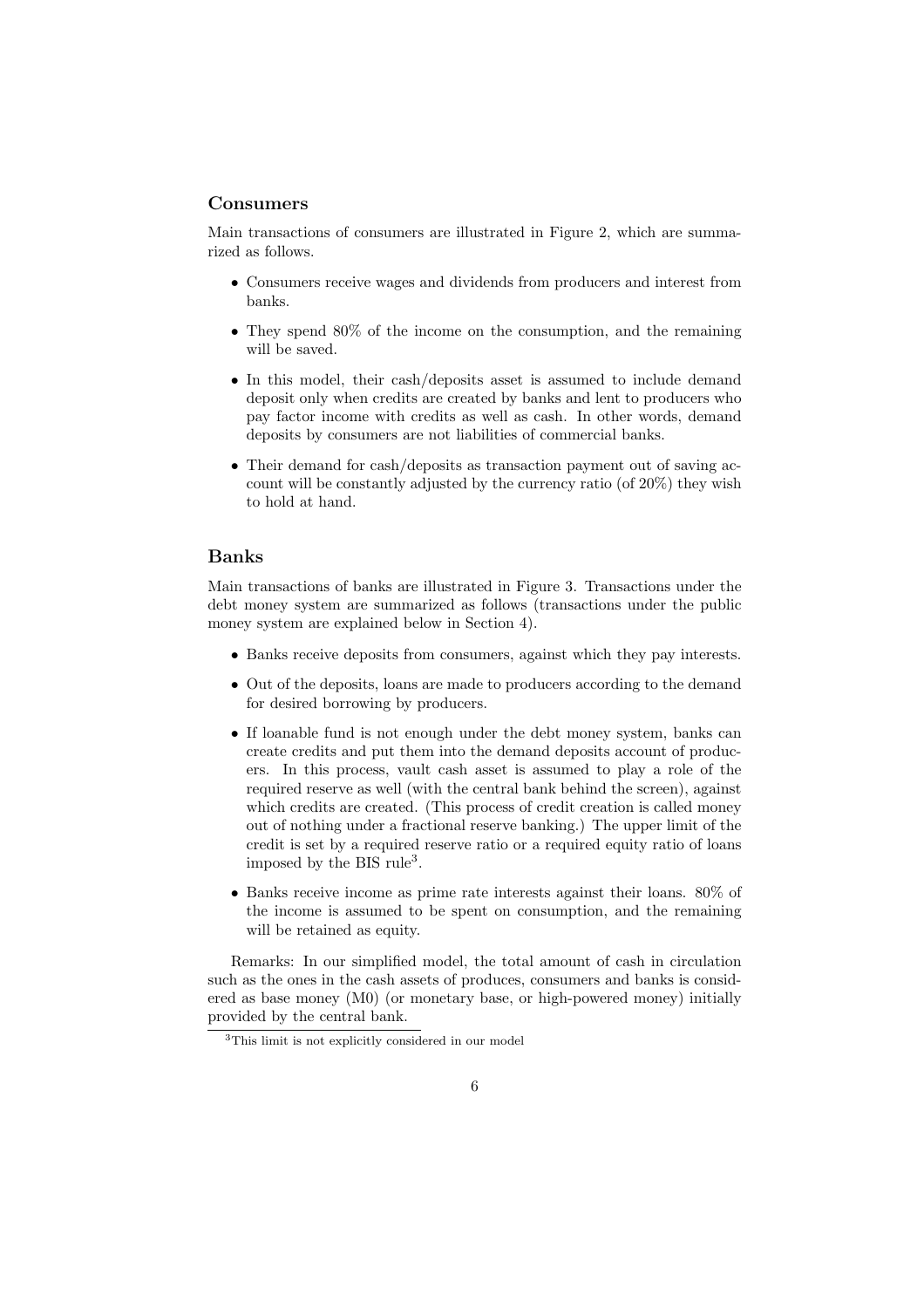

Figure 2: Transactions of Consumers

## **3 Behaviors of A Debt Money System**

## **Determination of GDP**

Our model is one of the most simplified models of macroeconomy with a focus on the monetary and financial stability. For this purpose, Keynesian determination of GDP is simplified as follows. First, aggregate demand (*AD*) consists of consumption  $(C)$  and investment  $(I)$ , and investment is assumed to be exogenously determined together with depreciation.

$$
AD = C + I \tag{1}
$$

Next, consumption demand is determined as a portion of actual Gross Do-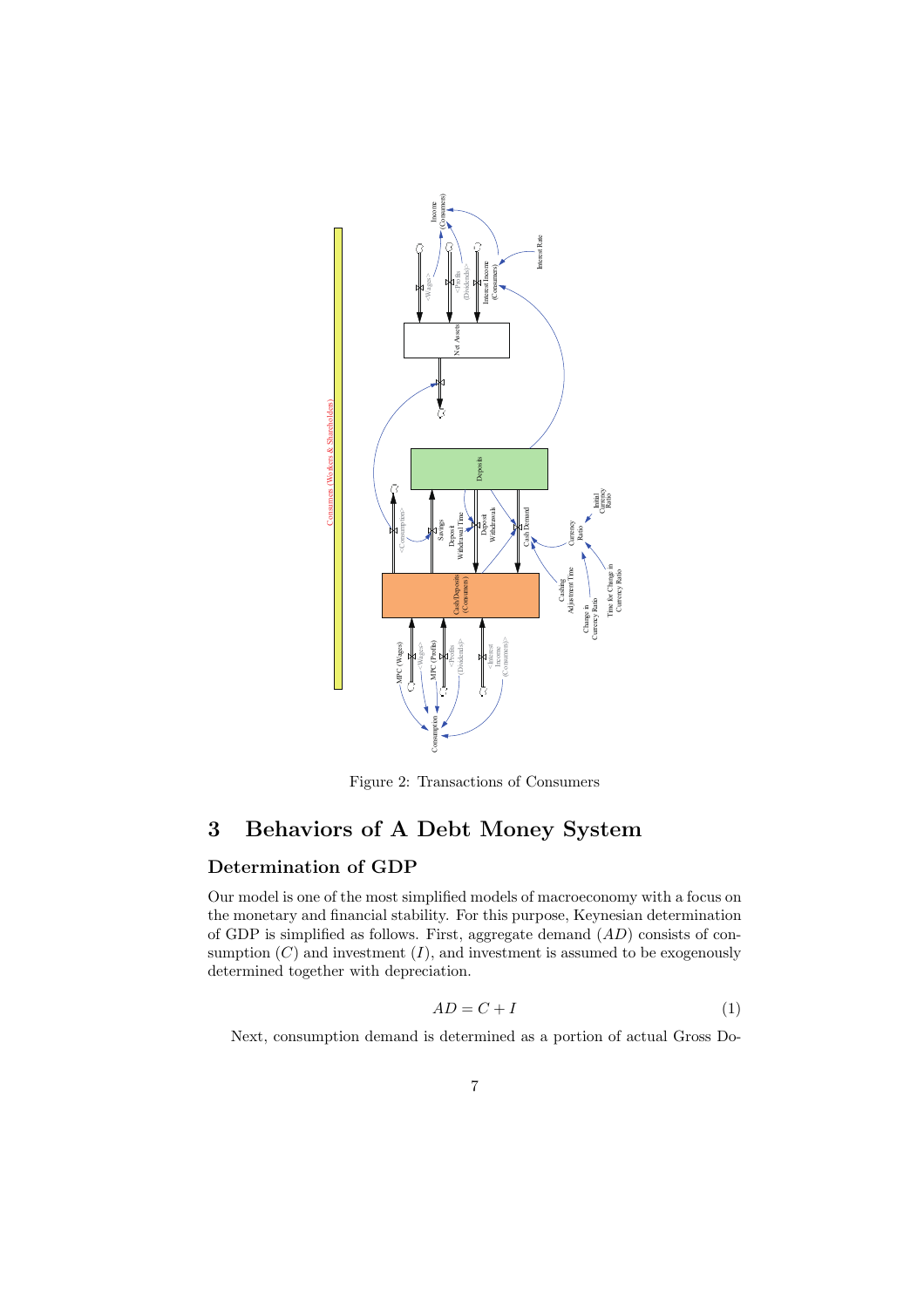

Figure 3: Transactions of Banks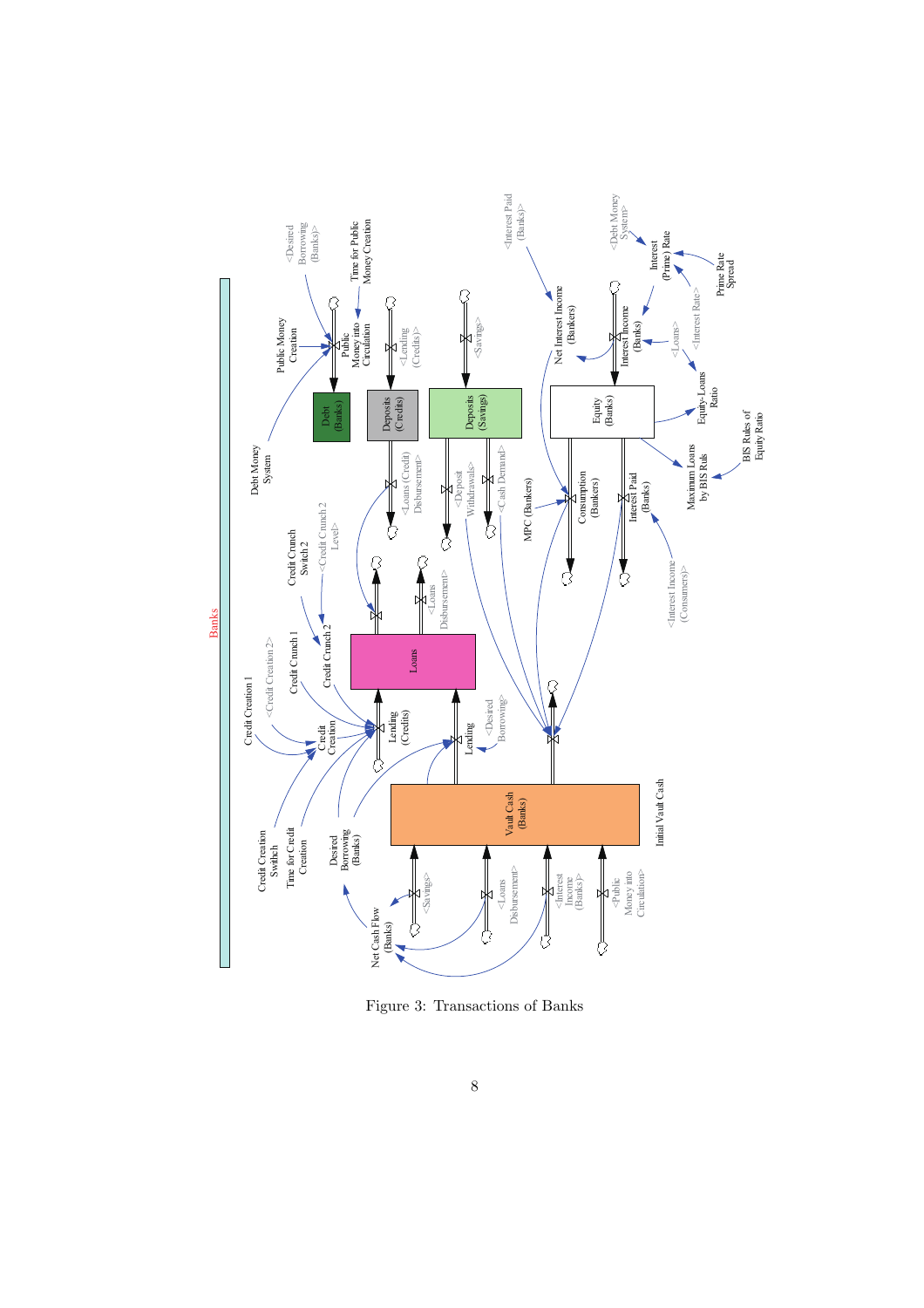mestic Products (GDP or  $Y$ ), where  $c$  is a marginal propensity to consume (whose value is set at  $c = 0.8$  in this model).

$$
C = cY \tag{2}
$$

Keynesian model claims that GDP is determined by the level of aggregate demand;

$$
Y = AD.\t\t(3)
$$

From these three equations, Keynesian equilibrium of GDP is determined by the following equation:

$$
Y = \frac{1}{1 - c}I.\tag{4}
$$

For instance, when exogenous amount of investment without depreciation are  $I =$ 80*,* 100*,* and 120, respectively, equilibrium GDP are determined at  $Y = 400, 500$ , and 600.

Analysis of determining GDP at the different levels of exogenous investment is called a comparative static analysis. System dynamics modeling method can easily convert this static analysis to a dynamic process of GDP determination as follows:

$$
\frac{dY}{dt} = \frac{AD - Y}{AT} \qquad (5)
$$

Figure 4: Keynesian GDP Determination

where  $AT$  is an adjustment time. In our simplified model, this dynamic process is assumed to be further affected by an inventory level, as illustrated in Figure 5, such that

$$
\frac{dY}{dt} = \frac{AD - Y}{AT} - \frac{I_{inv}}{AT_{inv}}\tag{6}
$$

where  $AT_{inv}$  is an adjustment time of inventory.

Figure 6 illustrates how GDP are determined by the increase in investment by 20 and 40 at  $t=10$  from the initial investment level of  $I = 80$ . Specifically, lines 1, 2 and 3 correspond to the investment levels of 80, 100 and 120, respectively, while lines 4, 5 and 6 correspond to the same investment levels with 4% depreciation of the existing capital. Surely GDP will become larger to replace capital depreciation, yet capital levels stay the same for the same net investment. Whatever levels of investment, these behaviors demonstrate that an equilibrium GDP will be eventually attained through the over-shooting fluctuations.

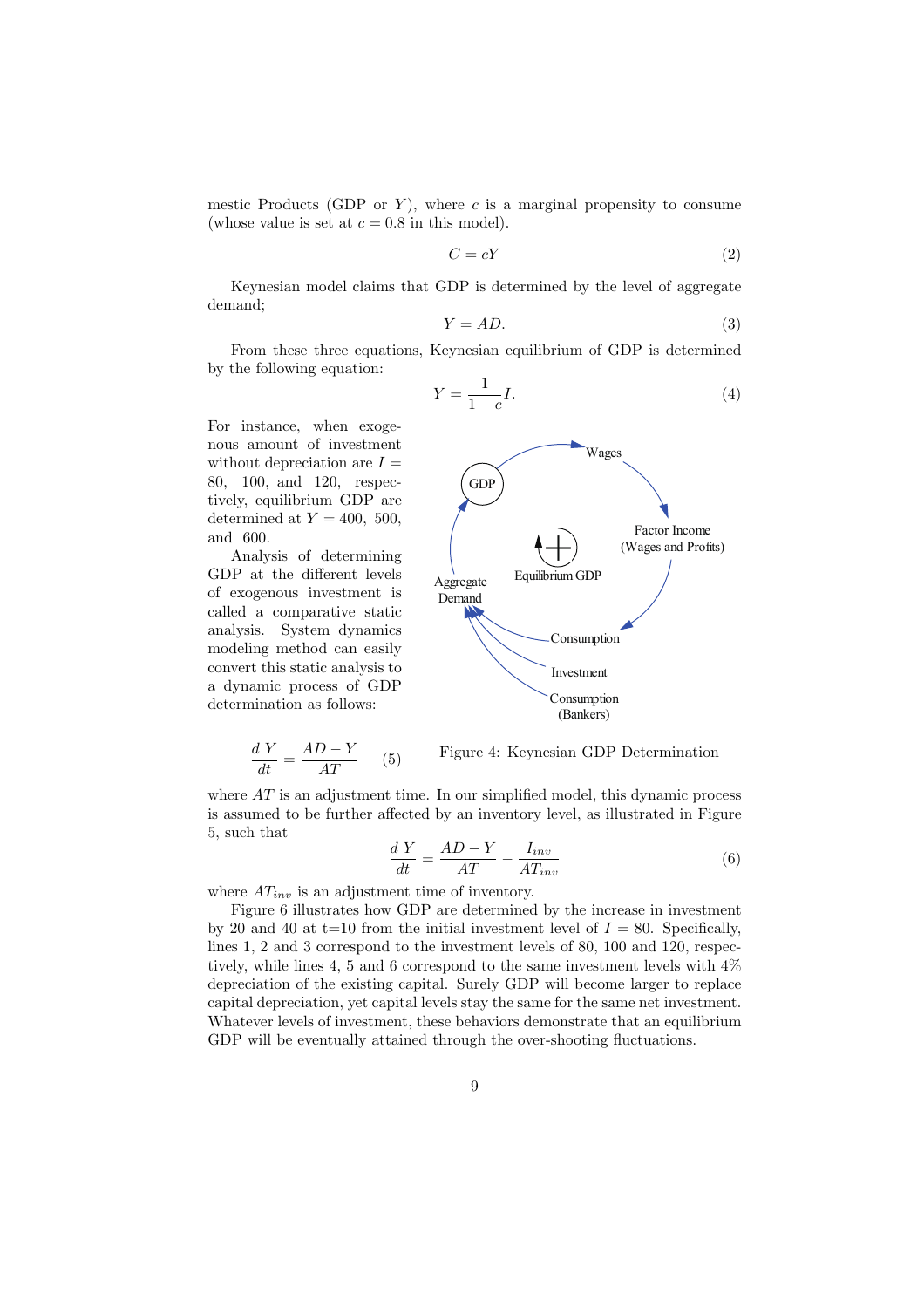

Figure 5: Determination of GDP and Price

## **Price Determination**

Monetary stability is measured by the price stability or inflation rate. For this purpose, we assume a passive mechanism of the determination of price level. By the passive mechanism, we mean that a price level has no feedback effect on the determination of GDP in our simplified model. Specifically, the price level is, as illustrated in Figure 5, assumed to be adjusted by the following dynamics:

$$
\frac{dP}{dt} = \frac{P^* - P}{AT} \tag{7}
$$

in which the desired price *P ∗* is obtained as

$$
P^* = \frac{P}{\left(\frac{Y}{AD}\right)^e} \tag{8}
$$

where  $e$  is a GDP-AD ratio elasticity of price<sup>4</sup>.

<sup>&</sup>lt;sup>4</sup>This is a simplified equation of price flexibility presented in [7].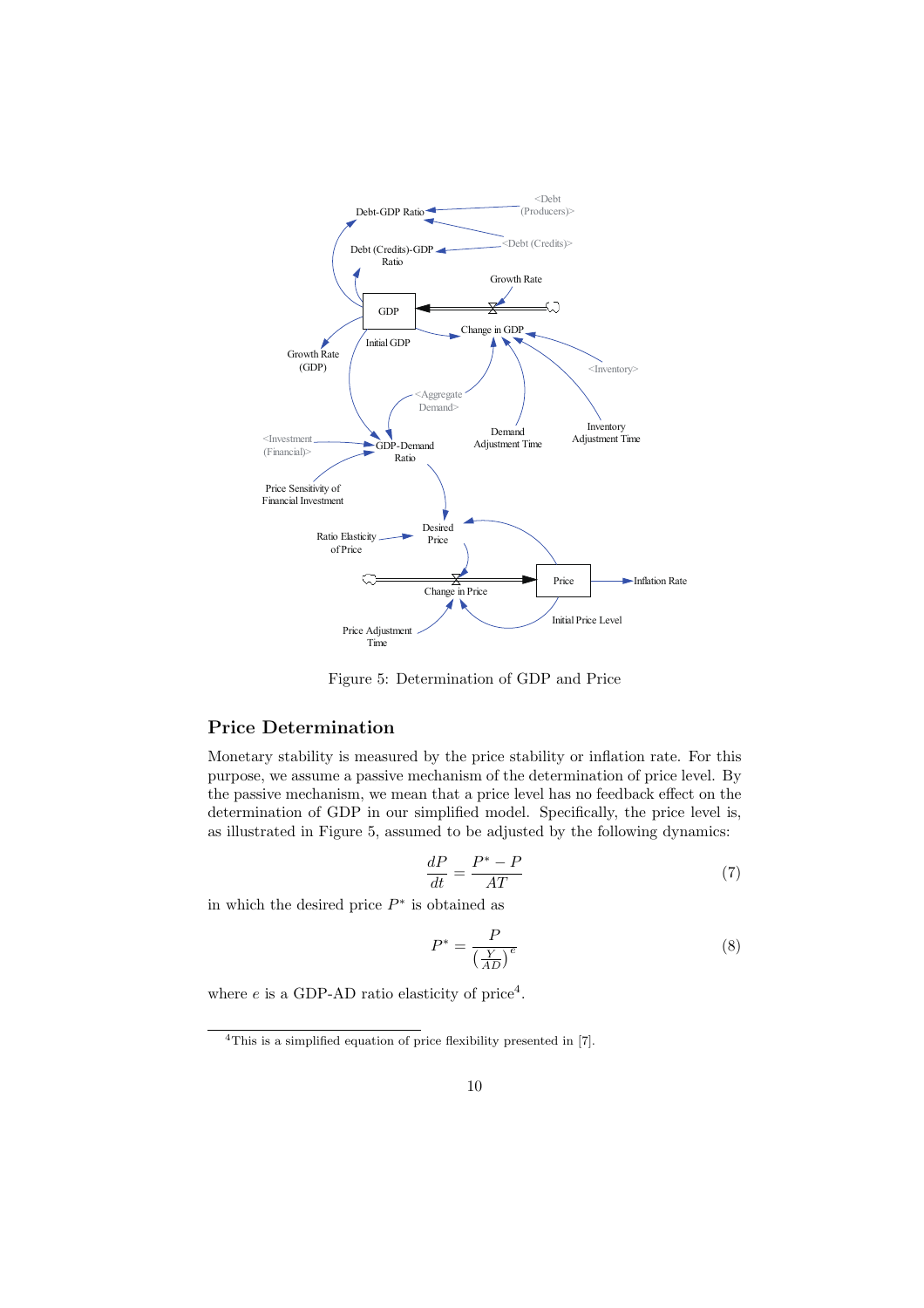

Figure 6: Keynesian Determination of GDP

On the other hand financial stability is hard to measure in our simplified model. "To finance" literally means "to provide money". Hence, financial stability is related with credit-creating (crunching) and stable lending behaviors of bankers at a microeconomic level of activities. These micro-level activities affect macro-level behaviors collectively in terms of loan and debt. Since our macroeconomic model, though simplified, is based on micro-foundation behaviors, it would be appropriate to use monetary and financial stability inseparably here.

#### **Monetary Constraints**

Dynamical equilibria in Figure 6 can be attained only when producers have enough amount of money to pay factor incomes such as wages and profits (dividends) and investment, etc. Most macroeconomic textbook analyses are based on this assumption of unconstrained availability of money or liquidity for transaction.

To examine the effect of monetary constraint on the determination of GDP, let us first calculate net cash flow of producers. It is obtained as inflow and outflow of producers' cash stock in Figure 1. Thus, it is calculated as follows:

Net Cash Flow  $=$  Cash Inflow - Cash Outflow

- $=$  Consumption (Consumers and Bankers)  $+$  Investment
	- Factor Income Interest Income (Banks) Investment - Loan Payments
- = Savings (Consumers and Bankers) Loan Payments (9)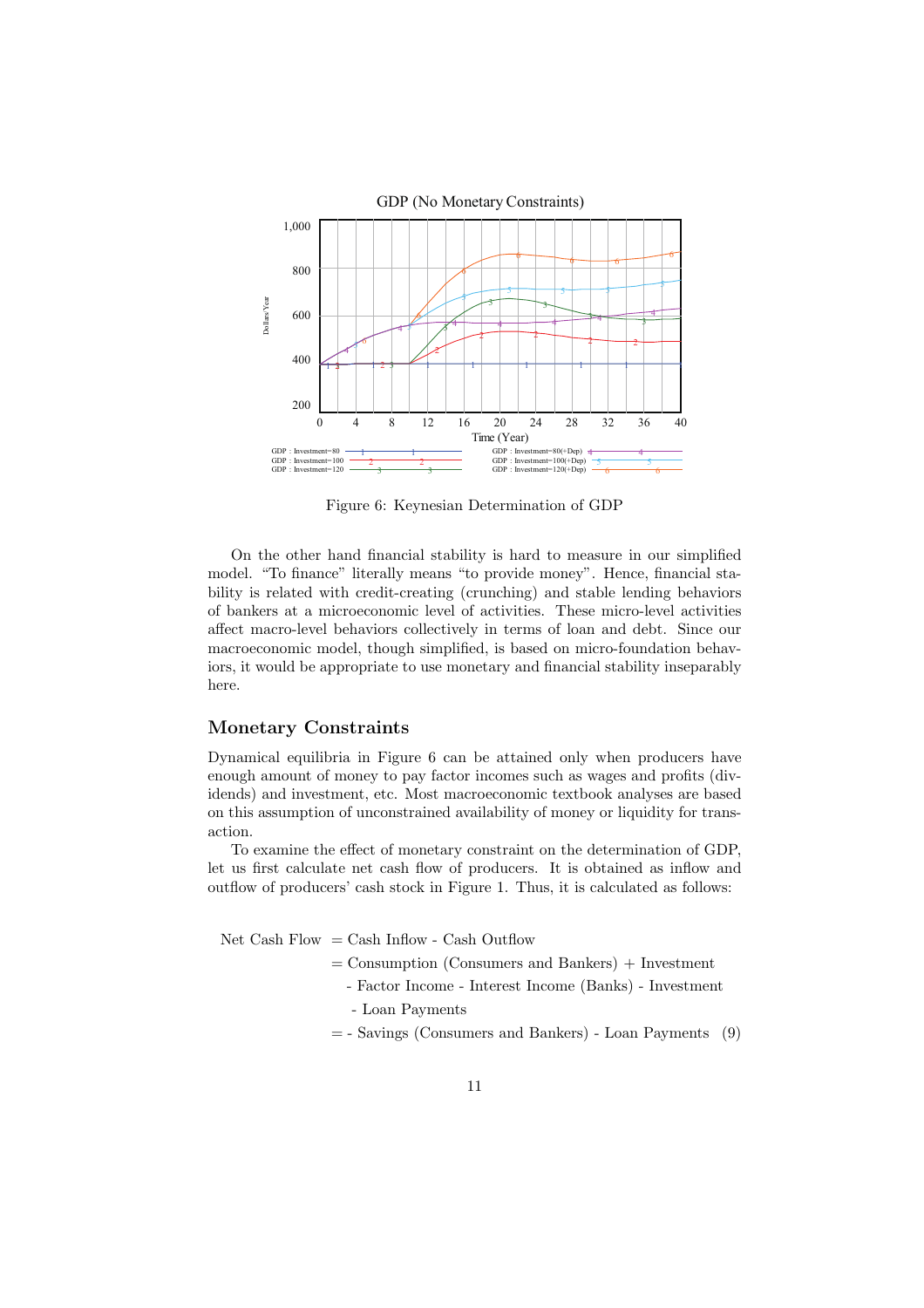where Factor Income is defined as the sum of wages and profits (dividends).

Net cash flow of producers thus obtained becomes equal to the sum of negative amount of savings by consumers and bankers and loan payments. In other words, producers are destined to be in a state of cash deficiency in a capitalist monetary economy. Accordingly, to make new investment and reimburse loans, they are obliged to constantly raise funds. This amount of fund is called here a desired borrowing amount. This becomes a fundamental framework of our macroeconomy constrained by the liquidity availability.

Theoretically, there are only four ways to raise desired borrowing fund as follows:

- Borrowing from banks (bank loans)
- *•* Issuing corporate bonds (borrowing from the public)
- Issuing corporate shares (sharing ownership)
- Retaining earnings for investment (retained saving)

In this paper we assume that producers can raise all necessary funds by borrowing from commercial banks.

Now suppose that producers initially have \$300 (the reader may consider its unit as billion dollar), while banks have \$500 as their initial vault cash. That is, the monetary base of our economy is \$800. This amount of currency could be interpreted as coins and banknotes in a debt money system, or public money issued by the government in a public money system. From now on, GDP is assumed to be determined by the investment consisting of the net investment of \$80 and capital depreciates of 4%; that is line 4 in Figure 6. Accordingly, (gross) investment becomes a sum of net investment and depreciation. Then GDP will be determined as illustrated by line 1 in the left-hand diagram of Figure 7. Line 1 in the right-hand diagram shows that cash assets of producers are running out by the amount of -\$517 at the year 40.

Now suppose that producers fail to raise the desired borrowing amount. Under such monetary constraint, produces cannot fully meet their net cash flow deficits; specifically they cannot make desired amount of investment due to the shortage of fund. This in turn decreases aggregate demand, toward which GDP will be eventually pulled back. In short, GDP begins to shrink due to the constraint of the shortage of cash. Line 2 in the left-hand diagram of Figure 7 illustrates how GDP gets reduced, while that of the right-hand diagram indicates that producers' cash is getting depleted to zero.

This implies that money or liquidity does indeed matter for the attainment of equilibrium GDP. Unfortunately, most macroeconomic textbooks neglect this important role of money, and assume that macroeconomic behaviors are not constrained by the availability of money or liquidity.

#### **Money out of Nothing**

How can our economy avoid this monetary constraint and create enough money to attain the equilibrium GDP ? In order to meet the demand for the desired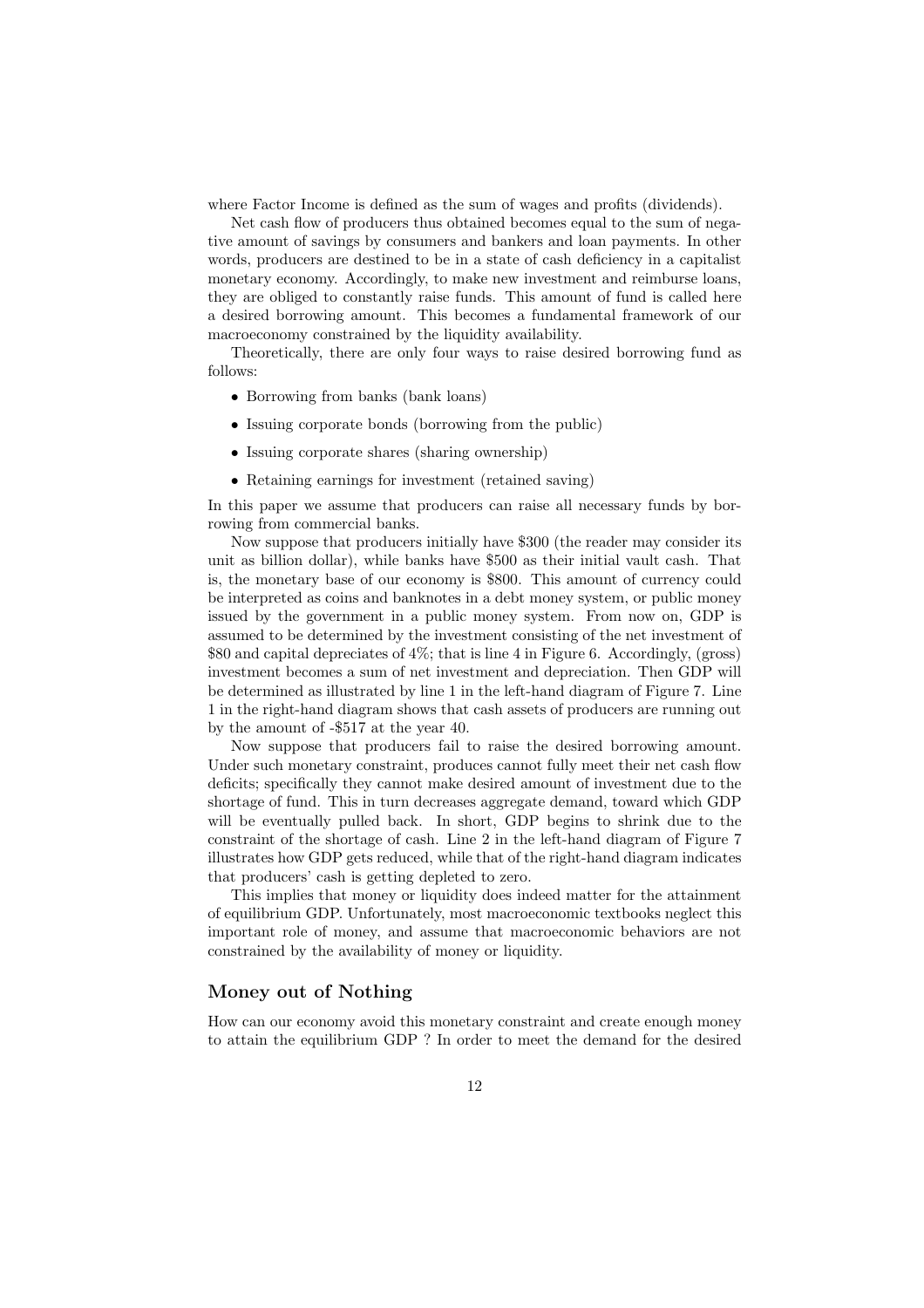

Figure 7: Monetary Constraint GDP

borrowing amount under the current fractional reserve banking system, banks can make loans to producers by creating credits against the bank reserves with the central bank. The credits thus created are put into the demand deposits account of producers. In our model it is denoted as the stock of Deposits (Credits) under the liabilities of banks. In this way, banks are able to create demand deposits out of nothing for producers, who then utilize them for their transactions. Figure 8 illustrates how money is created and put into circulation as credit creation.



Figure 8: Credit Creation

In this way, whenever producers can raise desired borrowing amount successfully, the equilibrium GDP is attained. Figure 9 illustrates how equilibrium GDP is restored by banks who create enough credits and make loans to the producers. In our model, the amount of money banks have to create to attain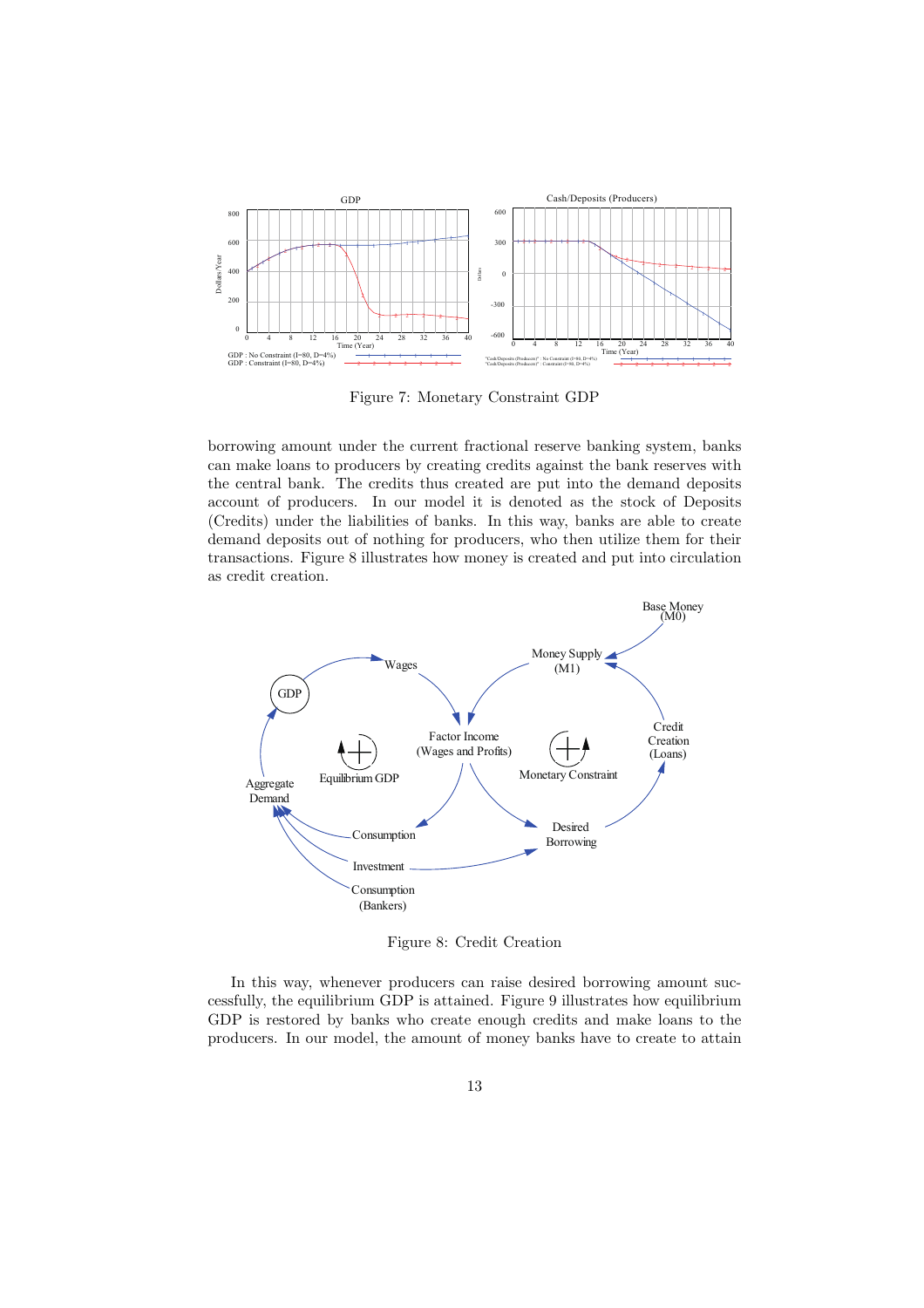the equilibrium GDP is denoted as "Desired Borrowing (Banks). In the figure, the data file name of Credit Creation(100%) implies that this amount is fully created; that is, 100% of what banks want to borrow to meet their cash deficiency. Consumption (Bankers) (line 4) will become zero if (prime) interest rate is zero and bankers have no income. In this case, lines 5 and 6 become identical and net investment becomes equal to saving.



Figure 9: Equilibrium GDP by Credit Creation(100%)

It is often said that without credit creation by banks, no growth can be attained. And this reasoning is used as a justification that credit creation through a fractional reserve banking system is essential for economic growth and prosperity. In other words, activities of bankers are good to the society, because they are providing enough money or liquidity for the prosperity of society! If that's the only way to create money for economic growth, we have to be grateful for their banking services of credit creation out of nothing.

#### **Money Supply**

Before we examine this justification of banking services of credit creation, let us define the amount of money that is created and put into circulation. In our model, initial currency in circulation is the sum of cash held initially by producers (\$300) and banks (\$800)); in total, \$800. This amount of currency is assumed to be provided by the central bank or the public money administration. Hence,

Initial Base Money = Initial Cash (Producers) + Initial Vault Cash (Banks) (10)

Base money (M0) is increased whenever banks borrow money from the central bank or the public money administration. For the analysis of the current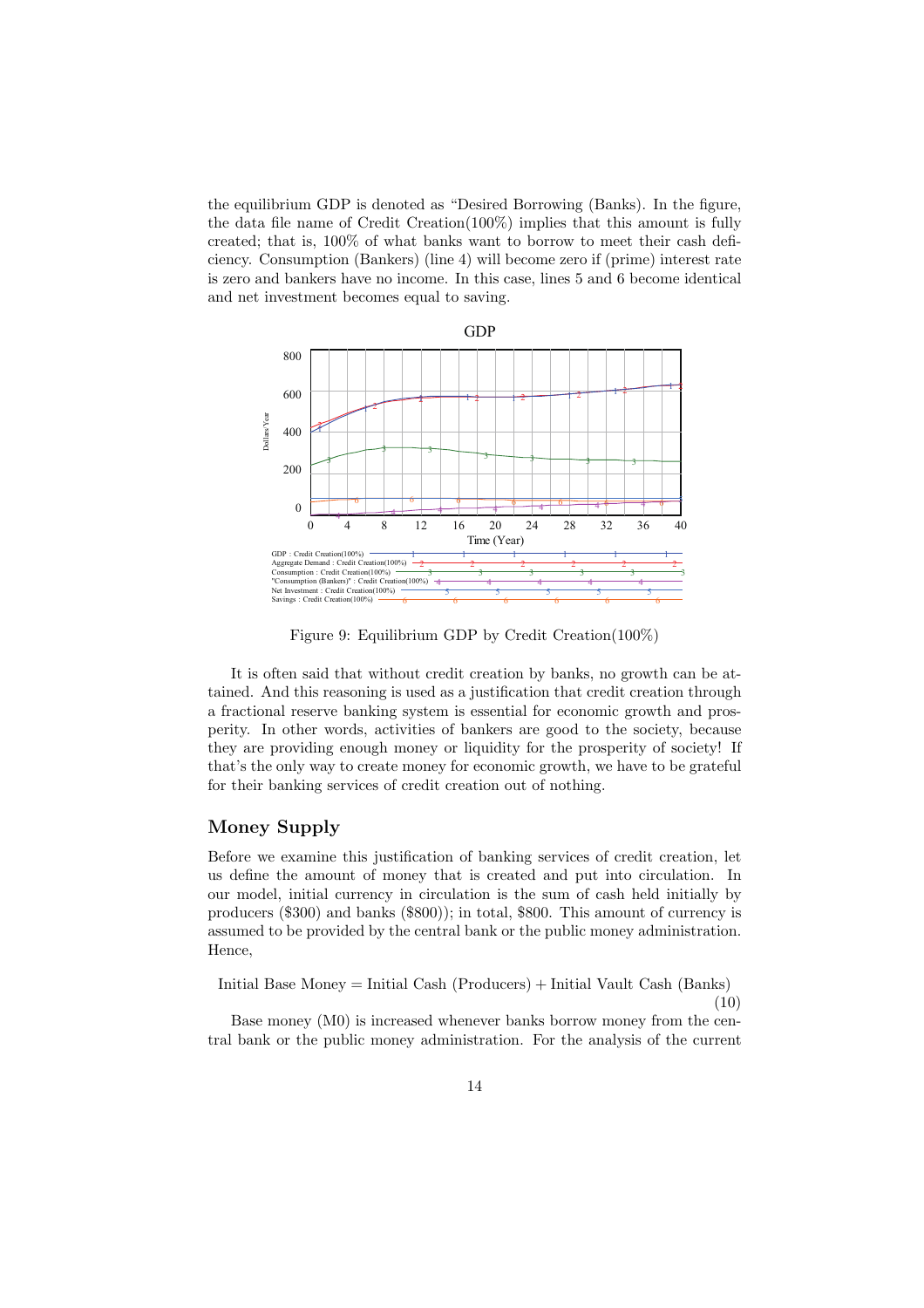debt money system, money is assumed to be endogenously created as credits by banks. Under a public money system, banks are assumed to borrow money from the public money administration. Hence,

Base Money 
$$
(M0)
$$
 = Initial Base Money + Debt (Banks) (11)

where Debt (Banks) constitutes a liability of banks for the money they borrow from the central bank or the public money administration.

Money supply  $(M1)$  is generally defined as<sup>5</sup>

Money Supply  $(M1) =$  Currency in Circulation + Demand Deposits (13)

Under the debt money system, banks can create credits by setting up new deposit account for producers and typing in the digital figures of credit or loan on it. Nowadays this can be done electronically. This amount of money thus created by banks becomes demand deposits. In the balance sheet of producers this implies that their debt as liability and deposits as asset are simultaneously increase by the same amount. Now producers are ready to use this credit money for factor payments together with original base money. When this payment is done electronically to the deposit account of consumers, their cash account increase by the same amount. As a result, it becomes very difficult to distinguish this amount of payment by credit from that of base money as currency. Accordingly, their cash account need to be reinterpreted as cash/deposits account.

Hence, money supply (M1) is also redefined as

Money Supply (M1) = Currency in Circulation

\n
$$
= \text{Cash}/\text{Deposits}(\text{Products}) + \text{Cash}/\text{Deposits}(\text{Consumes}) + \text{Vault Cash}(\text{Banks}). \tag{15}
$$

The difference between money supply (M1) and base money (M0) is nothing but the money endogenously created by banks out of nothing (or thin air):

Money out of Nothing = Money Supply 
$$
(M1) -
$$
Base Money  $(M0)$  (16)

Deposits of consumers are made out of their cash/deposits assets as savings after consumption expenditure is made. Accordingly, it could be interpreted as time deposits. Money supply (M2) is then defined as

$$
Money Supply (M2) = Money Supply (M1) + Time Deposits (17)
$$

With these dentitions of money in mind, let us examine how money is created. In Figure 10, line 1 represents initial base money that is made initially

 $5$ Money supply is also defined in terms of base money (M0) as

$$
Money Supply = m * Base Money
$$
\n(12)

where *m* is a money multiplier.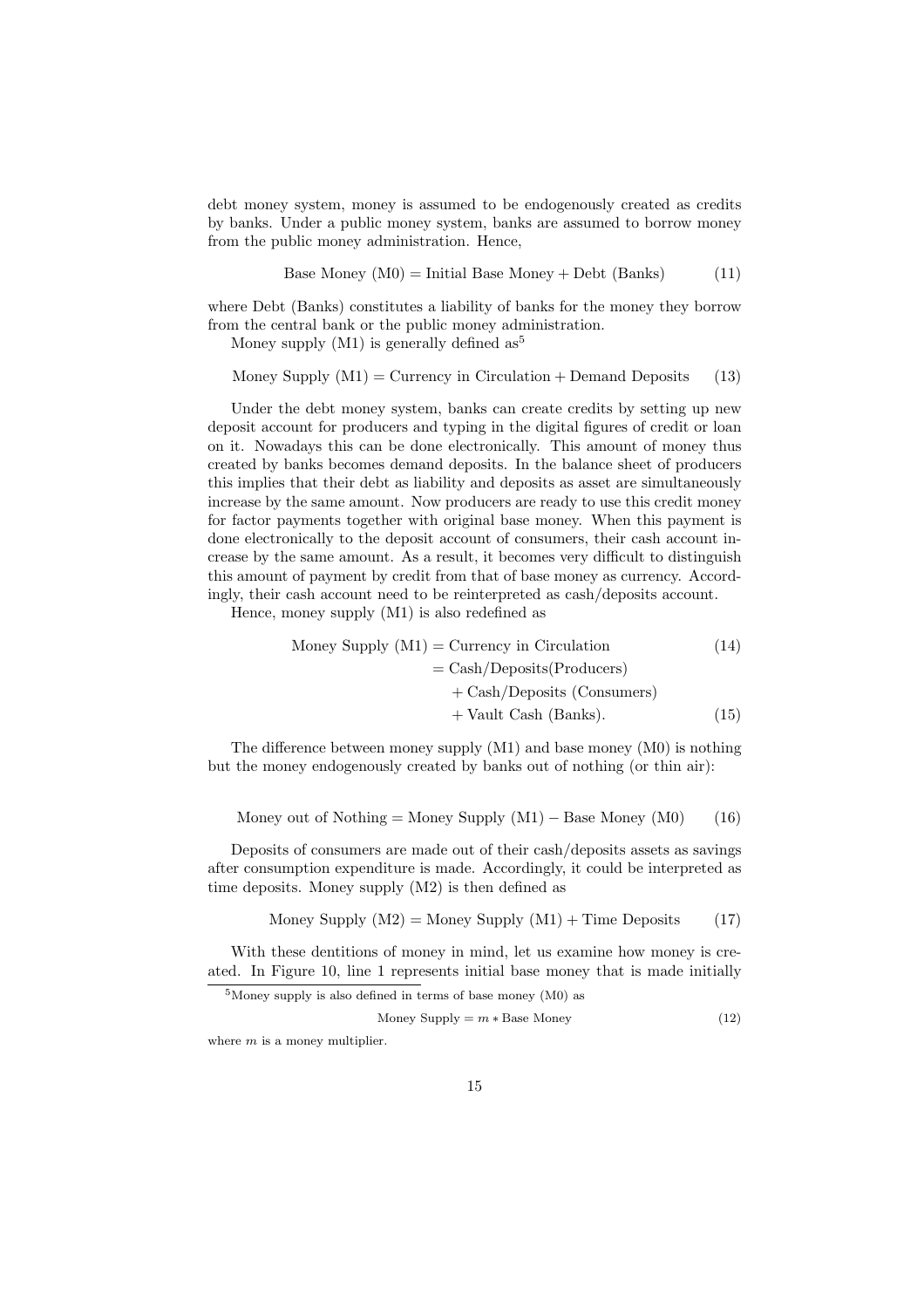available, which is also regarded as base money (M0) of line 2. On the other hand, demand deposits are created by bank loans as credit creation, which is illustrated by line 5. Hence, M1 is obtained here by adding line 2 and line 5 as line 3. At the year 40, the amount of credit creation or money out of nothing



Figure 10: Money Supply: M0, M1 and M2

becomes \$918. Accordingly, M1 becomes \$1,718 together with the base money (M0) of \$800.

In conclusion, the Keynesian equilibrium GDP can only be attained with the appropriate amount of money, half of which is in our model created by commercial banks out of nothing under the current fractional reserve banking system of debt money. Most macroeconomic textbooks neglect this important role of money in the process of GDP determination, while many monetary economists defend credit creation process as an essential banking service to drive economic growth.

#### **Driving Forces of Credit Creation: Greed**

We are now in a position to explore the motives of bankers to create credits by making loans. Generally speaking, for the attainment of mostly equilibria, enough amount of money has to be put into circulation to avoid recessions caused by credit crunches such as analyzed in [6]. This amount is denoted in our analysis by the file name of Credit Creation (100%). What drives bankers to create credits, then? Are they really social philanthropists, as often claimed, who create credits for the economic growth and welfare of people?

Left-hand diagram of Figure 11 illustrates three different levels of money supply (M1) created by banks. M1 increases as the level of credit creation by banks increases from  $70\%$  (line 1) to  $100\%$  (line 2), then to  $130\%$  (line 3). Righthand diagram indicates how net interest income of bankers increases as credit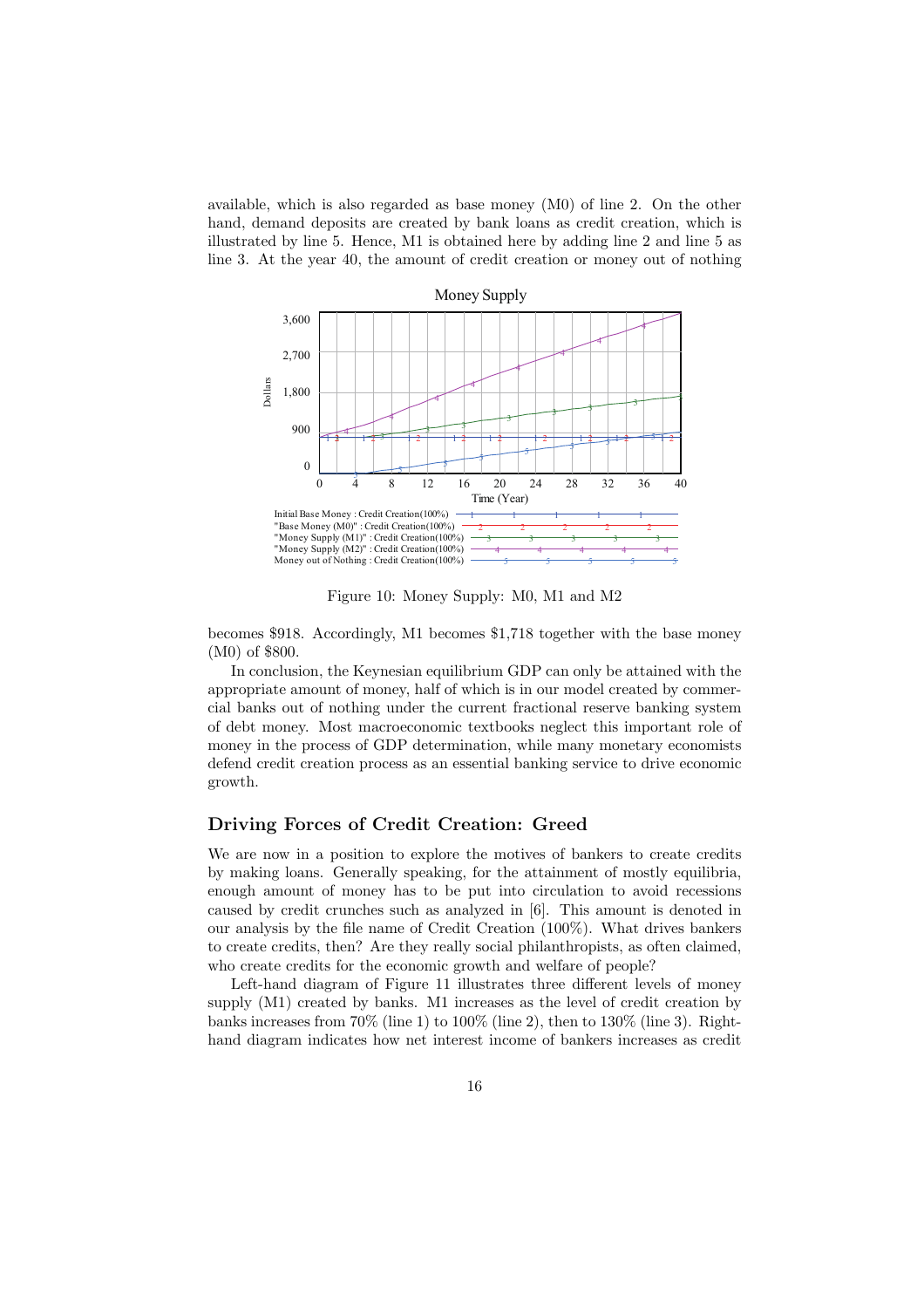

Figure 11: Changes in Money Supply and Net Interest Income of Bankers

creation expands by increasing loans. It costs almost nothing for bankers to create credit. Accordingly, their income will be increased as they make more loans. Since interest income is increased without incurring cost, all bankers will surely tend to make more loans. It may be concluded, thus, that greed is the motive of bankers for their credit creation.

Even so, their greedy behaviors may be justified as rational ones in a market economy, because all agents are allowed to pursue their own self-interest according to market rules. Accordingly, a fractional reserves banking system or debt money system which allows greedy behaviors of bankers should be to blame.

Figure 12 demonstrates the existence of a built-in positive feedback loop that enhances credit creation in our debt money system. It is called "Bankers' Greed" loop in this paper.

#### **Consequences of Greed**

Now we have identified a positive feedback loop of bankers' greed built in the debt money system. This has been a driving force of capitalist economic development, and justified by its proponents. What will happen if credit creation of banks



Figure 12: greed of Bankers

overshoots 100% level of desired borrowing of banks for further loans and interest income? Figure 13 of prices and inflation rates indicates how our economy tends to become inflationary as a consequence of bankers' greed to make more loans than 100%.

The other consequence is the inequality of income distribution in terms of wage distribution. It is defined as a portion of wages out of net national income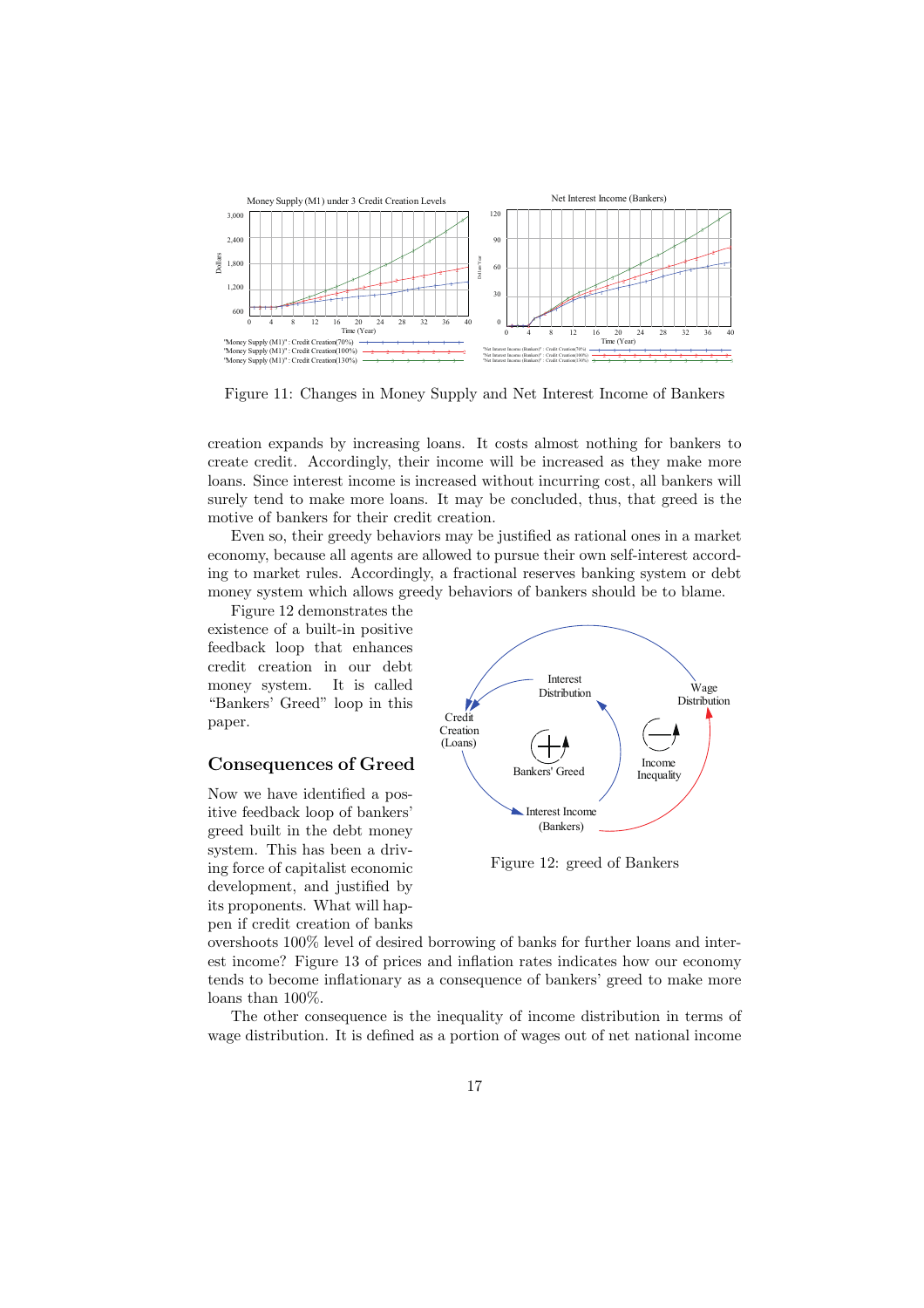

Figure 13: Price Levels and Inflation Rates with Credit Overshooting

(NNI); that is, wage/NNI. NNI here becomes the same as GDP less Depreciation in our model. Left-hand diagram of Figure 14 illustrates a decreasing trend of wage distribution irrespective of the levels of credit creation from 70% through 130%! Furthermore, it is observed that income inequalities at the credit creation levels of 70% and 130% (lines 1 and 3) get worsened compared with the level of 100% credit creation (line 2).



Figure 14: Interest-Wage Ratio and Wage Distribution

When income inequality gets worsened for workers, their income is reduced, followed by the deduction of their consumption, which in turn reduces aggregate demand. That is, bankers' greed to create more credits to increase their own income, sooner or later, triggers the decrease in GDP and economic recession. Once recession gets started, bankers lose confidence in the safety of their loans, and surely try to reduce and/or retrieve them. This reducing behavior is called "Kashi-shiburi", and retrieving one is called "Kashi-hagashi" in Japanese. There two terminologies became household names in Japan during the lost two decades starting 1990's. This balancing feedback loop is called "Income Inequality" loop in Figure 12. Once this loop gets triggered, positive feedback loop of Bankers' Greed may begin to be dominated by this balancing feedback loop. In other words, under the debt money system, a reinforcing process of credit creation could be easily reversed into the process of credit crunch.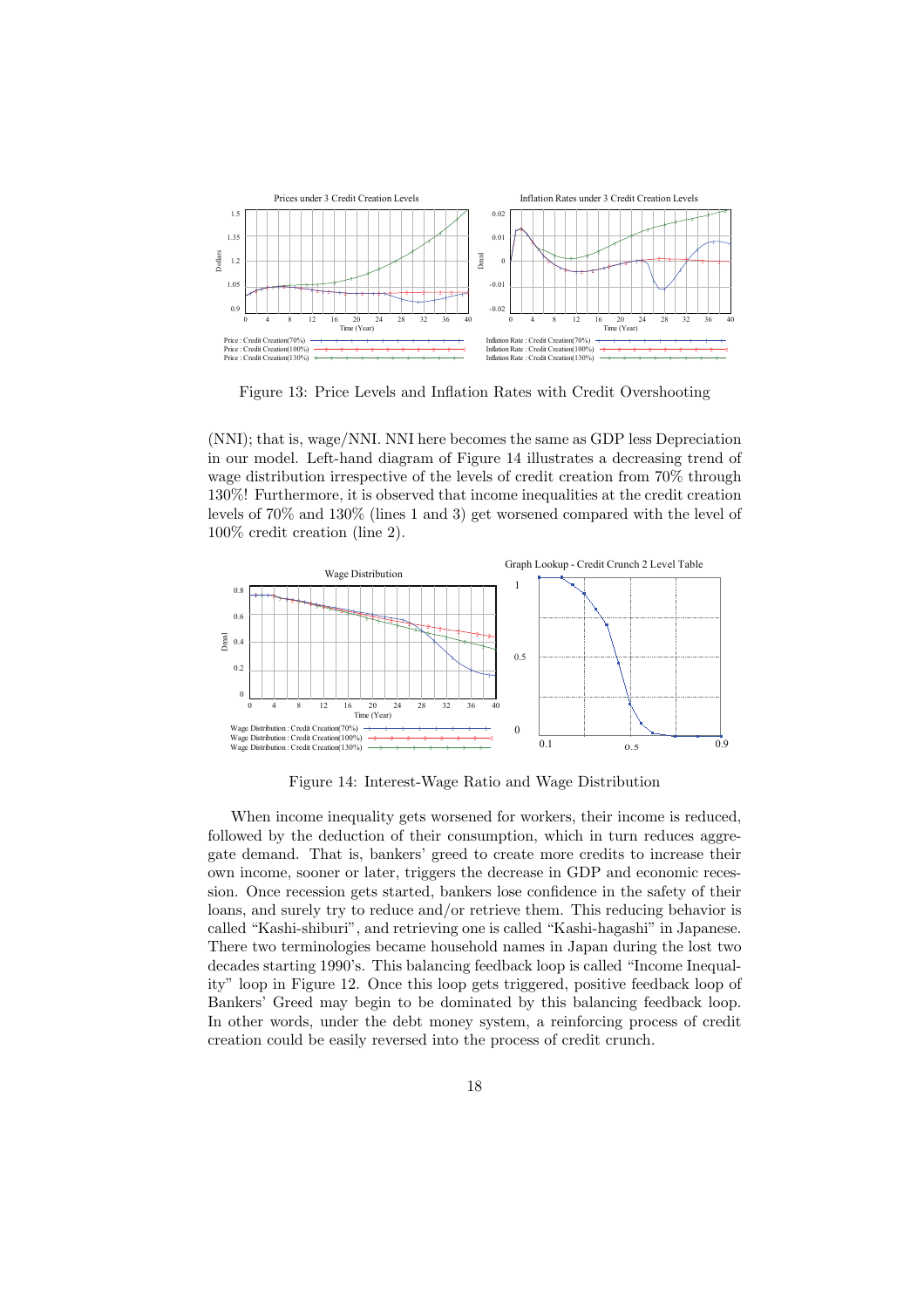These observations suggest that it is legitimate to assume that the level of credit creation is forced to be reduced according to the reduction of wage distribution. To bring this feedback structure to the model, a table function is constructed such that a level of credit creation is determined by the wage distribution. Specifically, it is assumed that whenever wage distribution drops to 50%, credit creation level gets reduced by 20%, as illustrated in the right-hand diagram of Figure 14.

In the case of 100% level of credit creation, wage distribution drops to 50% at the year 30, as shown by line 2 in the left-hand diagram of Figure 14; that is, a start of credit crunch of 20%. Left-hand diagram of Figure 15 illustrates how this credit crunch reduces credit creation of money out of nothing (line 2), which triggers deflation as shown by line 2 in the right-hand diagram. Figure



Figure 15: Reduction of M1 and Deflation by Credit Crunch



16 illustrates how this credit crunch affects GDP level and its growth rate.

Figure 16: Recession (GDP and Growth Rate) triggered by Credit Crunch

As seen above, the balancing loop of "Income Inequality" we have observed here is the most fundamental endogenous feedback mechanism, built in our simple debt money system, that causes "booms and depressions" as criticized by the Chicago Plan.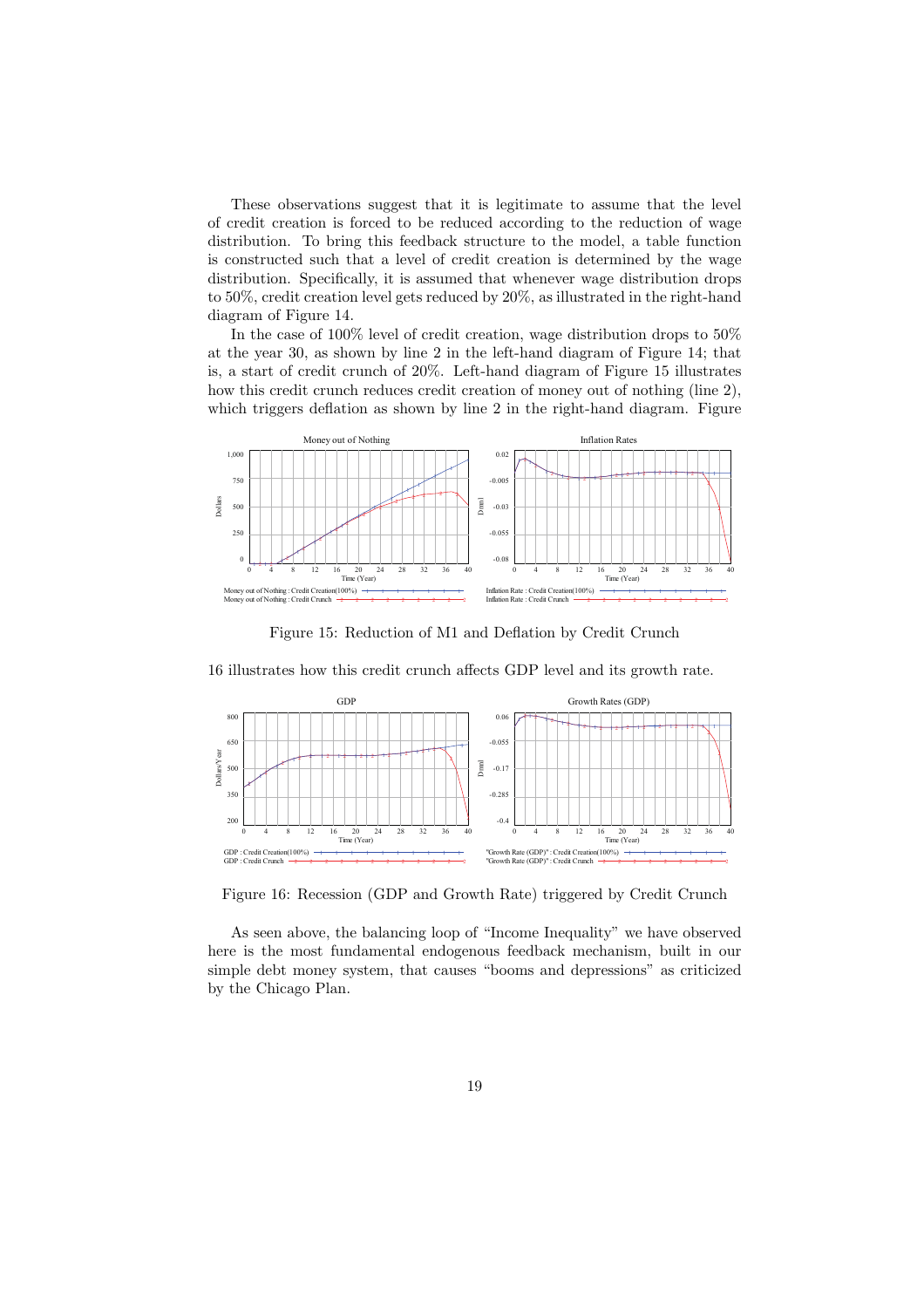

Figure 17: Causal Loop Diagram of Debt Money System

#### **Monetary and Financial Instability**

In a closed economic system, money has to be issued or created within the system. Under the current debt money system, only the central bank is endowed with a power to issue money (called base money or monetary base) within the system, and make loans to the commercial banks directly and to the government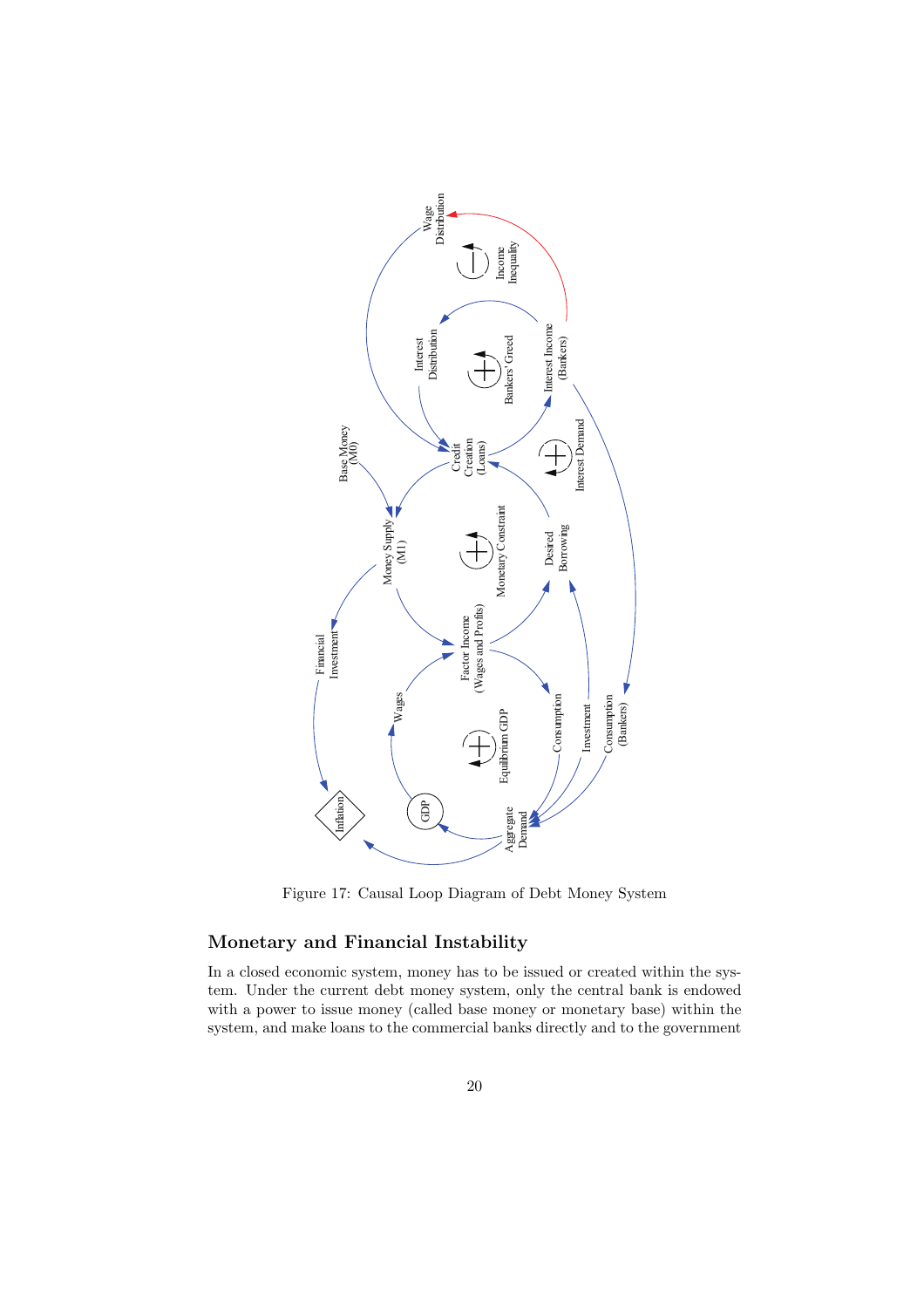indirectly through the open market operations. With this base money, commercial banks create credits under a fractional reserve banking system by making loans to producers and consumers. These credits constitute a great portion of money supply. In Japan, 82.5% of money supply (M1) in 2009 was credit loans and deposits. In this way , money and credits are only created when commercial banks and government as well as producers and consumers come to borrow at interest. Under such circumstances, if all debts are to be repaid, money ceases to exist. This is an essence of the endogenous money supply in a debt money system.

In our simplified model, this process is summarized as a causal loop diagram of debt money system in Figure 17. In the diagram, there are 4 reinforcing loops to stimulate economic growth through credit creation, meanwhile there is only one balancing feedback loop of Income Inequality. Yet, it could trigger credit crunch easily, because money created by loans can be easily crunched by the restriction and withdrawal of loans.

From the left-hand diagram of wage distribution in Figure 14, income inequality gets worsened whenever the level of credit creation under-shoot or overshoot the 100% desired borrowing level of credit creation, causing credit crunch, price fluctuation and recessions. Since these feedback mechanism is built in the debt money system, no one in the system cannot control these cycles of "booms and depressions". To see these effects of monetary and financial instability, let us run sensitivity analysis using random normal distribution with mean value of 0 and standard deviation of 0.2 around the 100% level of credit creation. That is, 68% of credit creation levels occur within the range of 80% level through 120%.



Figure 18: Sensitivity of Credit Creation on Growth Rates

Figure 18 illustrates how economic growth rates are affected by the monetary and financial instability, while Figure 19 shows how inflation rates fluctuate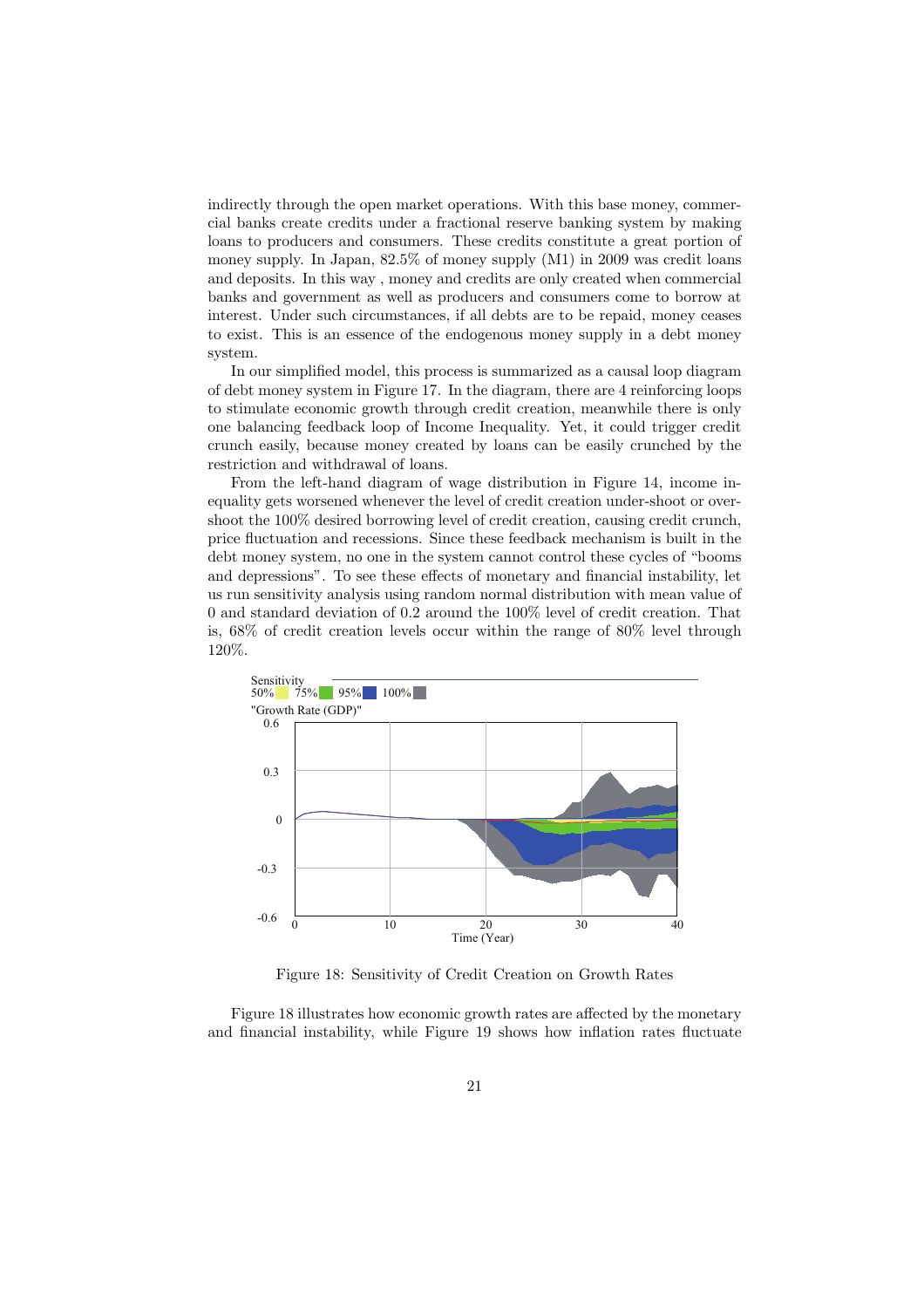

Figure 19: Sensitivity of Credit Creation on Inflation Rates

along with the fluctuation of growth rates.

## **4 Behaviors of A Public Money System**

We are now in a position to explore monetary and financial stability under the public money system where the central bank is incorporated as one of the governmental organization. In our simplified model, however, the central bank is not explicitly modeled and left out of the model boundary. Transactions of commercial banks under the public money system are now revised as follows (transactions of producers and consumers remain the same).

- *•* Banks are obliged to deposit a 100% fraction of the demand deposits as the required reserves with the public money administration. Specifically, this requirement is assumed to be met and demand deposits are accordingly left behind the balance sheet of bankers in the model. Hence, cash in the vault cash stock becomes the only source for bankers to make loans.
- *•* When the amount of vault cash is not enough to meet the demand for loans from producers, banks are allowed to borrow from the public money administration free of interest; that is, discount rate of public money now becomes zero. In the model, it is done as a flow of money into circulation that is managed by a level of public money creation (similar to the level of credit creation under the debt money system) by the Public Money Administration (PMA) (see [7] and [8]).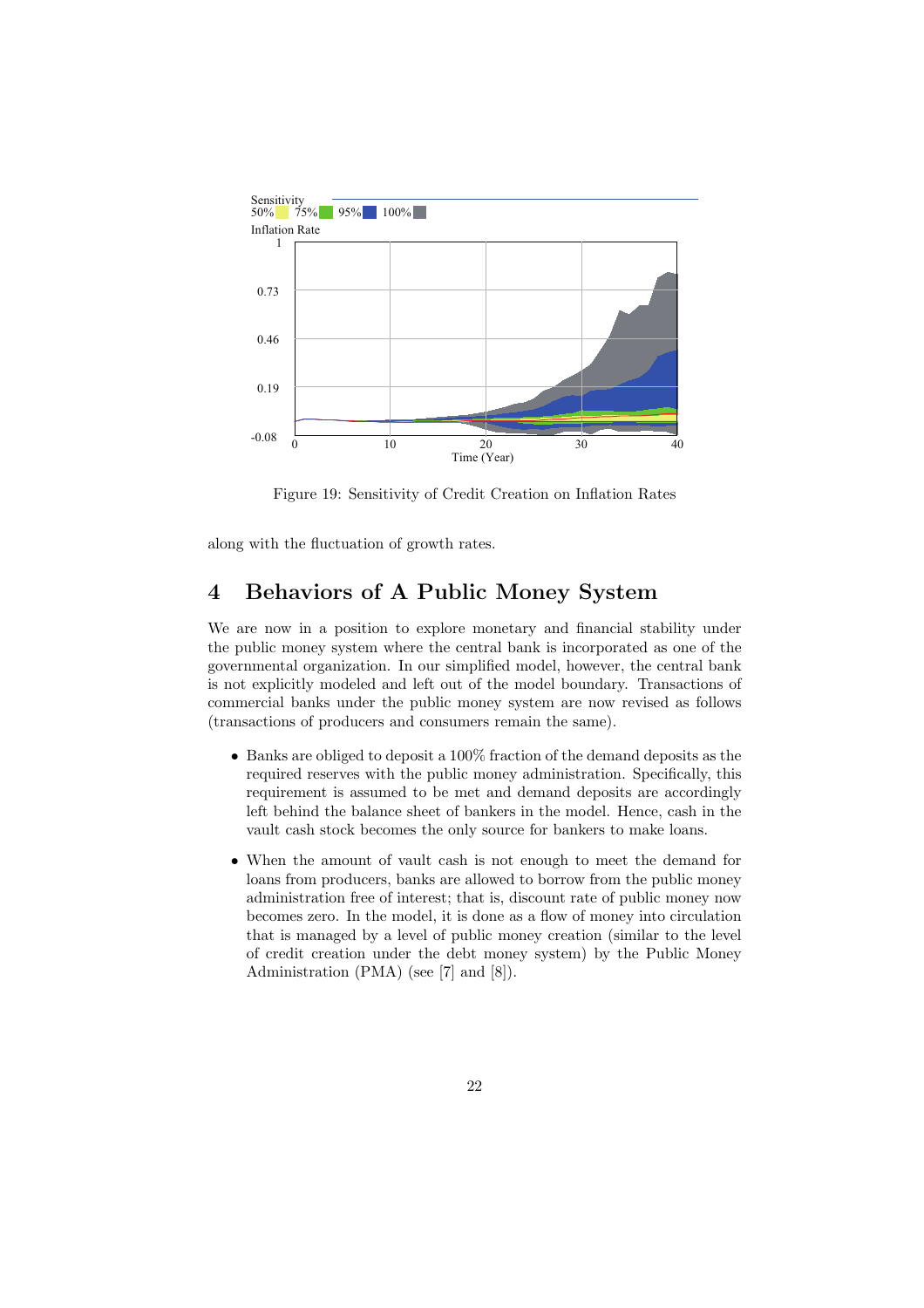#### **Monetary Constraint**

Let us now explore monetary and financial behaviors under the public money system in comparison with those under the debt money system. To attain equilibrium GDP, banks have to create enough amount of money which is denoted as "Desired Borrowing (Banks)" in the model. In what follows, a data fine name of "Public Money Creation (100%)" implies that this desired amount of borrowing by banks is 100% met by the PMA, while that of "Credit Creation  $(100\%)$ " means that it is 100% met by the credit creation activities of the banks as already analyzed above.

Figure 20 illustrates how different levels of GDP are determined under the debt and public money systems. When money supply is only met by 70%, equilibrium GDP cannot be attained under both systems (lines 1 and 4), though GDP under the public money system is slightly higher. Only when more than



Figure 20: GDP under Debt vs Public Money System

100% money is created, equilibrium GDP are attained (lines 2, 3, 5, 6) under both systems. As lines 3 and 6 indicate, over-supply of money (130%) could only be justified for the attainment of equilibrium GDP. In other words, it becomes necessary to provide more than enough amount of money to attain an equilibrium GDP by avoiding the constrained levels of GDP.

#### **Monetary Stability**

Doesn't the over-supply of money, however, cause monetary instability? Before answering this question, let us revisit the definition of money. When full reserve system is implemented in the public money system, bank reserves become equal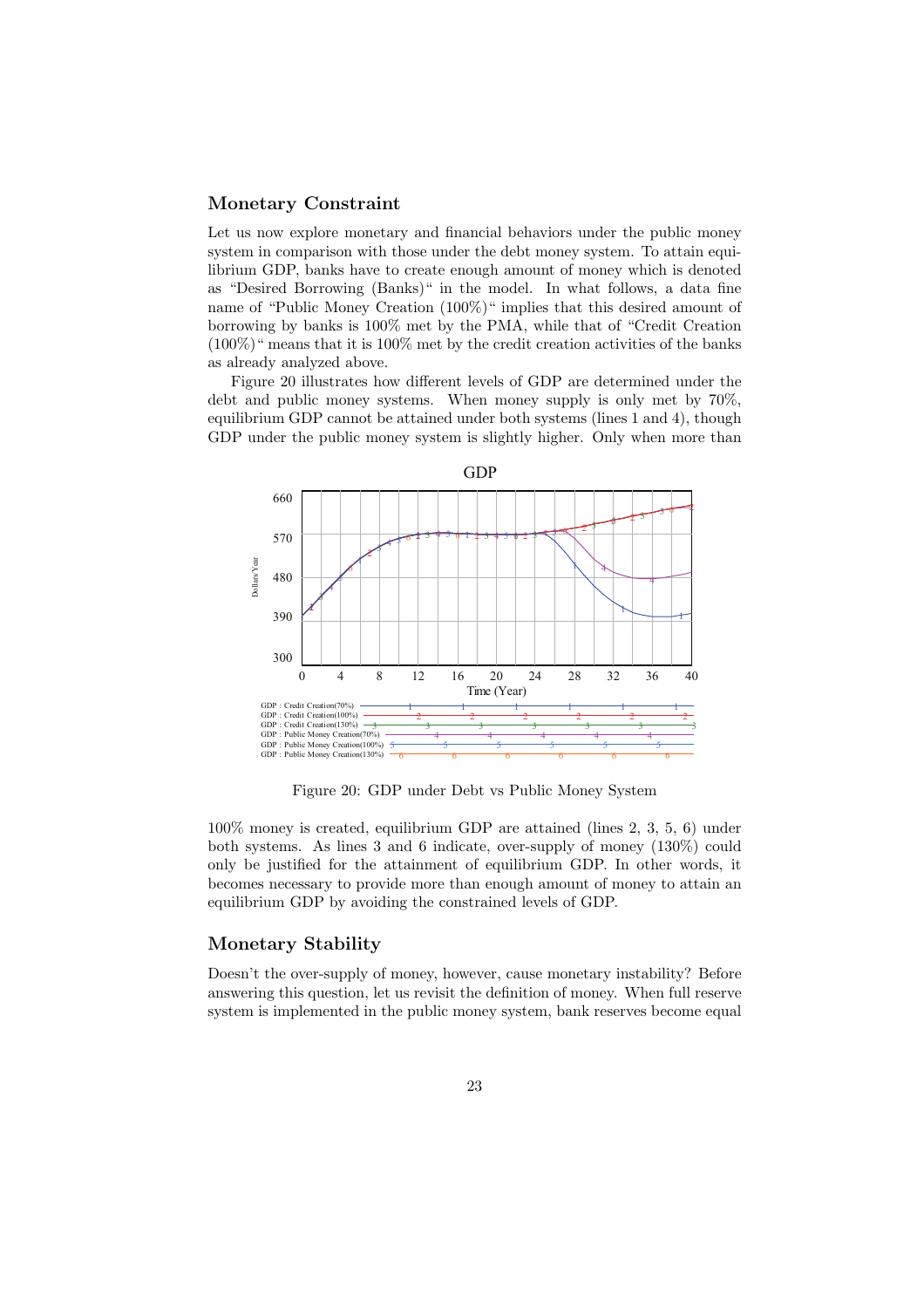to deposits so that we have

Money Supply 
$$
(M1)
$$
 = Currency in Circulation + Demand Deposits

\n $=$  Currency in Circulation + Reserves

\n $=$  Base Money  $(M0)$ 

\n(18)

Accordingly, under the public money system, money supply (M1) becomes equivalent to base money  $(M0)^6$ .

With these in mind, let us examine the effect of over-supply of money on monetary stability. Left-hand diagram of Figure 21 shows that the equilibrium GDPs are attained by the similar amounts of money supply (M1) under debt and public money systems (lines 1 and 3). When over-supply of money (130%) is newly provided, money supply (M1) becomes larger under the debt money system (line 2) than that under the public money system (line 4). This indicates that money supply tends to be inflated under the debt money system by the same amount of newly created credit. Right-hand diagram demonstrates that



Figure 21: Money Supply and Inflation under Debt vs Public Money

inflation rates tend to become larger under the debt money system (line 2) than under the public money system (line 4) against the over-supply of money (130%). From these observations, it is concluded that monetary stability is better preserved under the public money system than under the debt money system.

#### **Greed and Income Inequality**

Under the debt money system, greed becomes a driving force to expand credit creation due to the increase in interest income of bankers. This drive is shown to worsen wage distribution simultaneously, triggering credit crunch and economic

$$
Money Supply (M1) = m * Base Money (M0)
$$
\n(19)

 $6$ Money supply is also defined in terms of base money as

where *m* is a money multiplier. Under a full reserve system, money multiplier becomes unitary,  $m = 1$ , so that no more money can be created by commercial banks than base money; that is to say, no money out of nothing is created.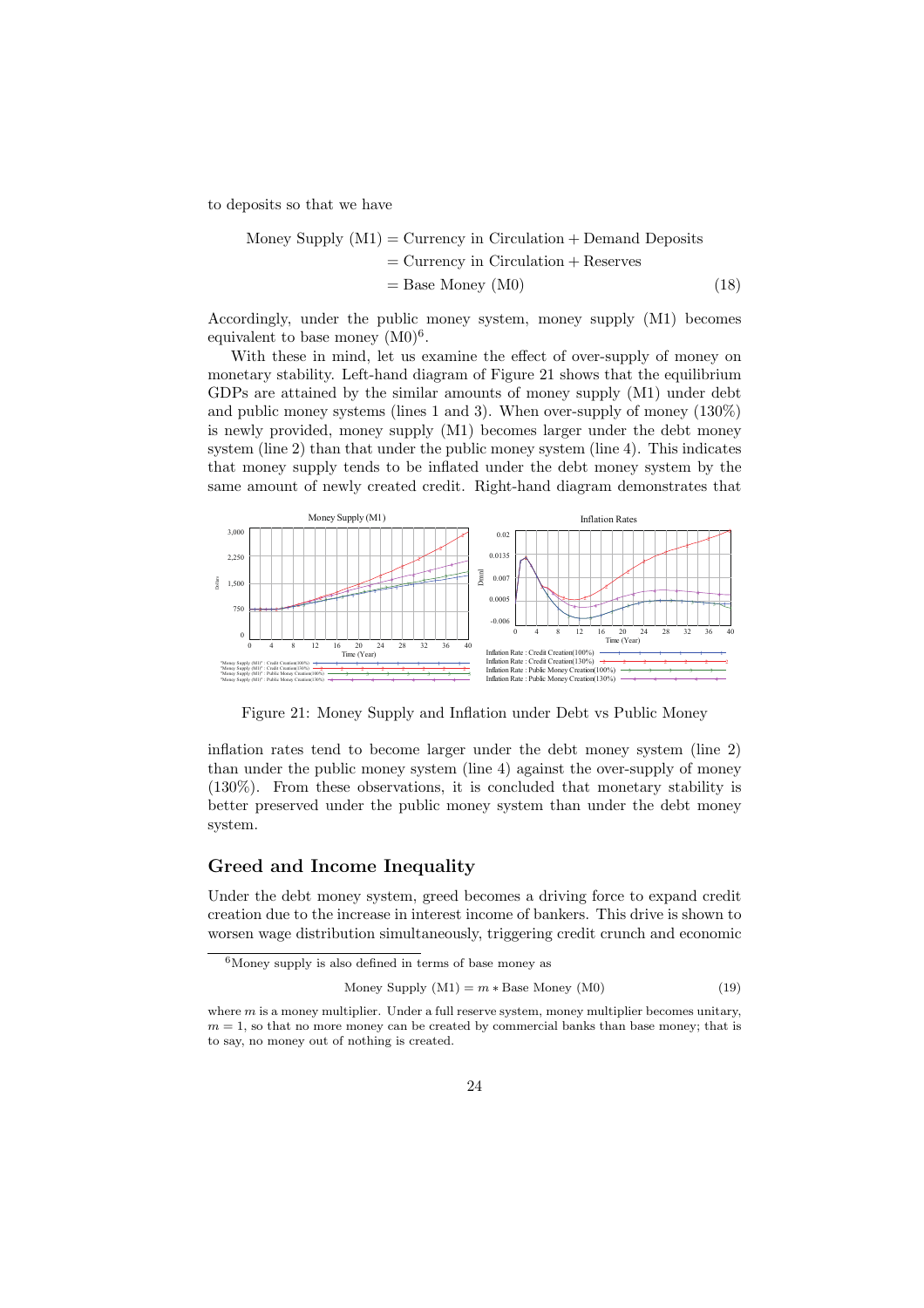recession. In short, debt money system is demonstrated to be a system of monetary and financial instability. This can be reconfirmed here by Figure 22. Specifically, lines 1 and 2 in the left-hand diagram show that net interest income of bankers under a debt money system increases for a higher level of credit creation, as already shown above. Compared with these behaviors, lines 3 and 4 indicate that net interest income of bankers does not increase extremely for a higher level of public money creation under the public money system. Moreover, net interest incomes of bankers (lines 1 and 2) become all the time higher than those of bankers under a public money system (lines 3 and 4).

This may systemically discourage bankers to borrow more money from the Public Money Administration for higher interest income, compared with the case of debt money system in which they can create credits by themselves unboundedly. In other words, greed will be subdued under the public money system. This doesn't imply that the banking activities to pursue their self-interest are suppressed. On the contrary, they will become more competitive one another in a more fair financial market under the public money system.



Figure 22: Interest Income and Wage Distribution under Debt vs Public Money

Lines 1 and 2 in the right-hand diagram show that wage distributions get worsened under a debt money system, while lines 3 and 4 show that wage distributions do not so seriously get worsened for a higher level of public money creation under the pubic money system. In addition, they stay closer one another at a higher level compared with those under the debt money system. In the case of debt money system, worsening distribution is shown to trigger credit crunch. On the contrary, no such credit crunch will occur under the public money system, simply because money (M0=M1) created by the PMA never get crunched, and continue to stay in circulation, and be efficiently used for higher opportunities. Hence, financial stability can be more likely accomplished under the public money system. Quoting Irving Fisher's words again, "it would remove the chief cause of both booms and depressions [2, p.8, 1936]".

#### **Monetary and Financial Stability**

From the behavioral analyses above, it could be concluded that monetary and financial stability can be better attained under the public money system than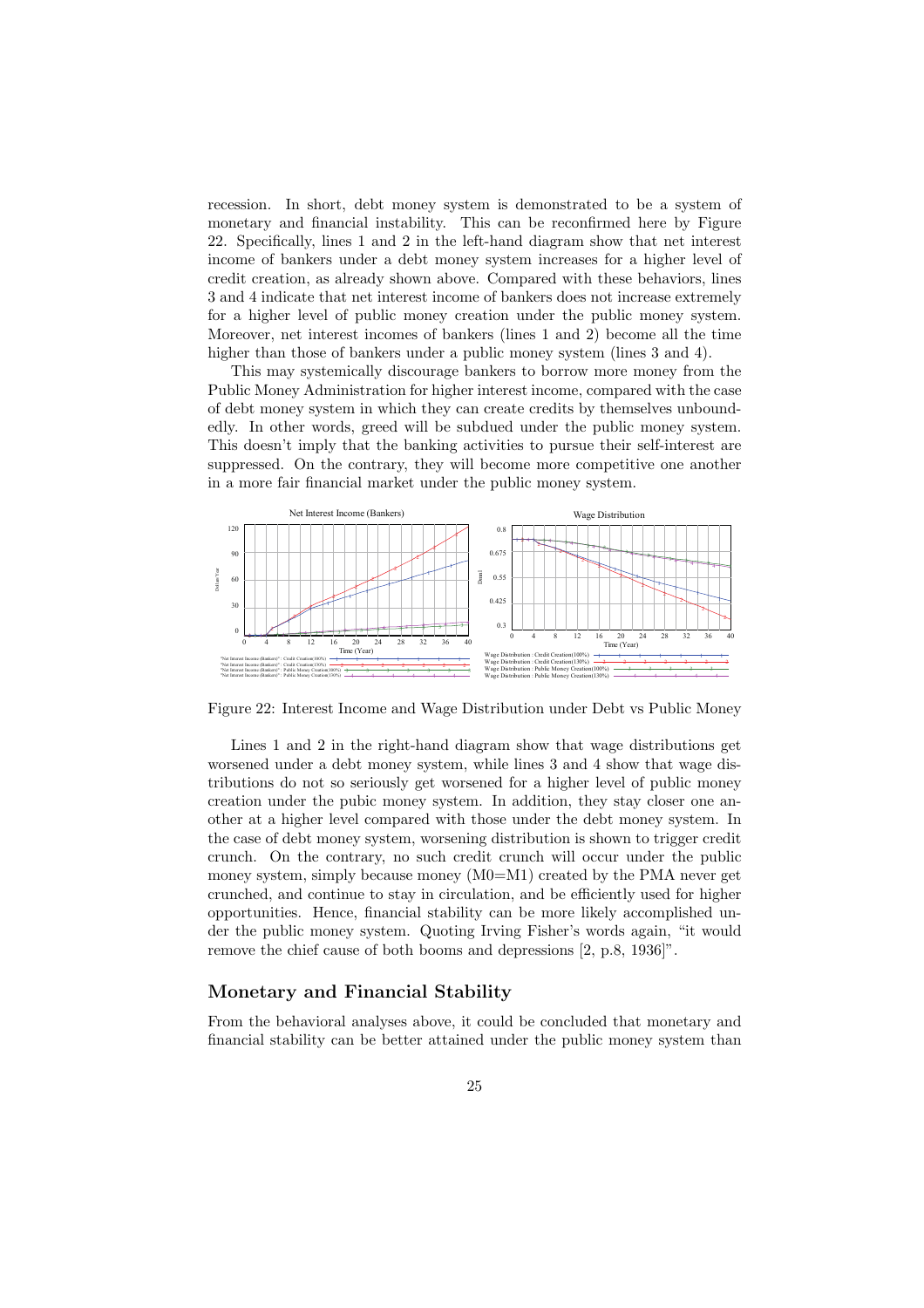the debt money system. This feature of stability can be fully illustrated by the causal loop diagram of the public money system in Figure 23. Compared with the causal loop diagram of the debt money system in Figure 17, bankers'greed loop no longer exits. This implies that the reinforcing loop of credit creation (or bankers' greed loop) is gone. Moreover, the balancing loop of credit crunch (or income inequality loop) which has played a decisive role of causing "booms and depressions" fails to find its place under the public money system.



Figure 23: Causal Loop Diagram of Public Money System

To examine these qualitative differences, comparative sensitivity tests are performed for the variable of Desired Borrowing (Banks) that is the amount of money banks want to raise to meet the loan demand from producers. Specifically, this amount is assumed to change between 20% and 180% according to random normal distribution with mean  $= 1$  and standard deviation  $= 0.2$ :

$$
20\% \le \text{Level of DesignBorrowing(Banks)} \le 180\% \tag{20}
$$

Figure 24 compares how inflation rates tend to occur under debt and public money systems. Under the debt money system, inflation rates approximately range between -4% and 22%, while its range is, roughly speaking, -2.5% and 3%, a factor of 5 smaller under the public money system! Indeed, monetary stability is shown to be most likely attained under the public money system.

Figure 25 compares how wage distributions tend to get worsened. Under the public money system wage distribution is maintained above 53% with 95% of chance. On the contrary, there seems to be no chance to stop a decline of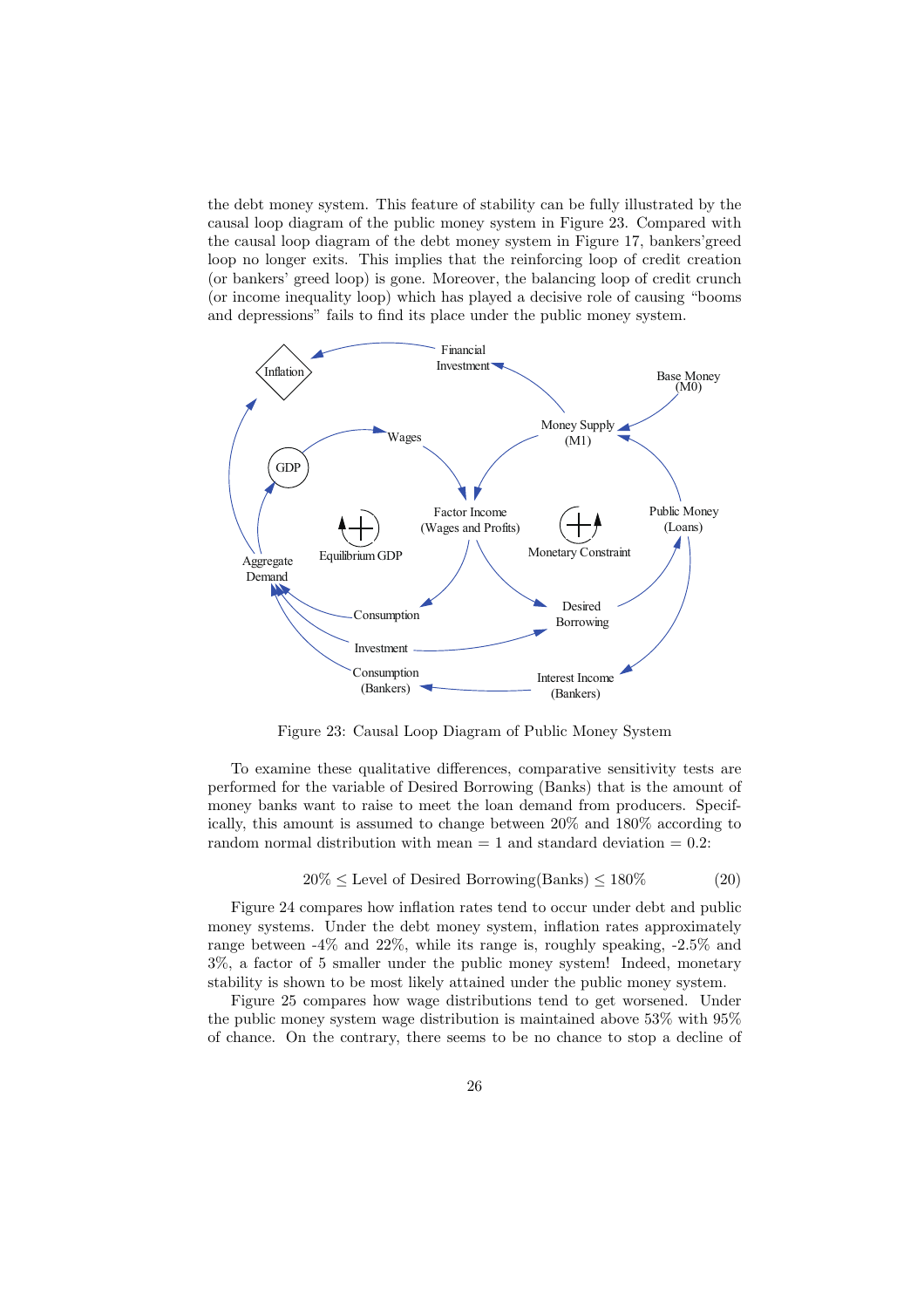

Figure 24: Debt-vs Public System Sensitivity: Inflation Rates

wage distribution under the debt money system due to the existence of bankers' greed loop as discussed above.



Figure 25: Debt-vs-Public System Sensitivity: Wage Distribution

These substantial differences of wage distribution affect the behaviors of GDP. Figure 26 compares how GDP are attained. With 95% of chance, GDP will remain within the range of \$460 and \$630 under the public money system, while GDP ranges from \$200 to \$650. This may be due to the financial instability under the debt money system so that producers cannot rely on the stable loans.



Figure 26: Debt-vs-Public System Sensitivity: GDP

These comparative analyses, however, do not imply that the public money system fully attains monetary and financial stability and becomes free from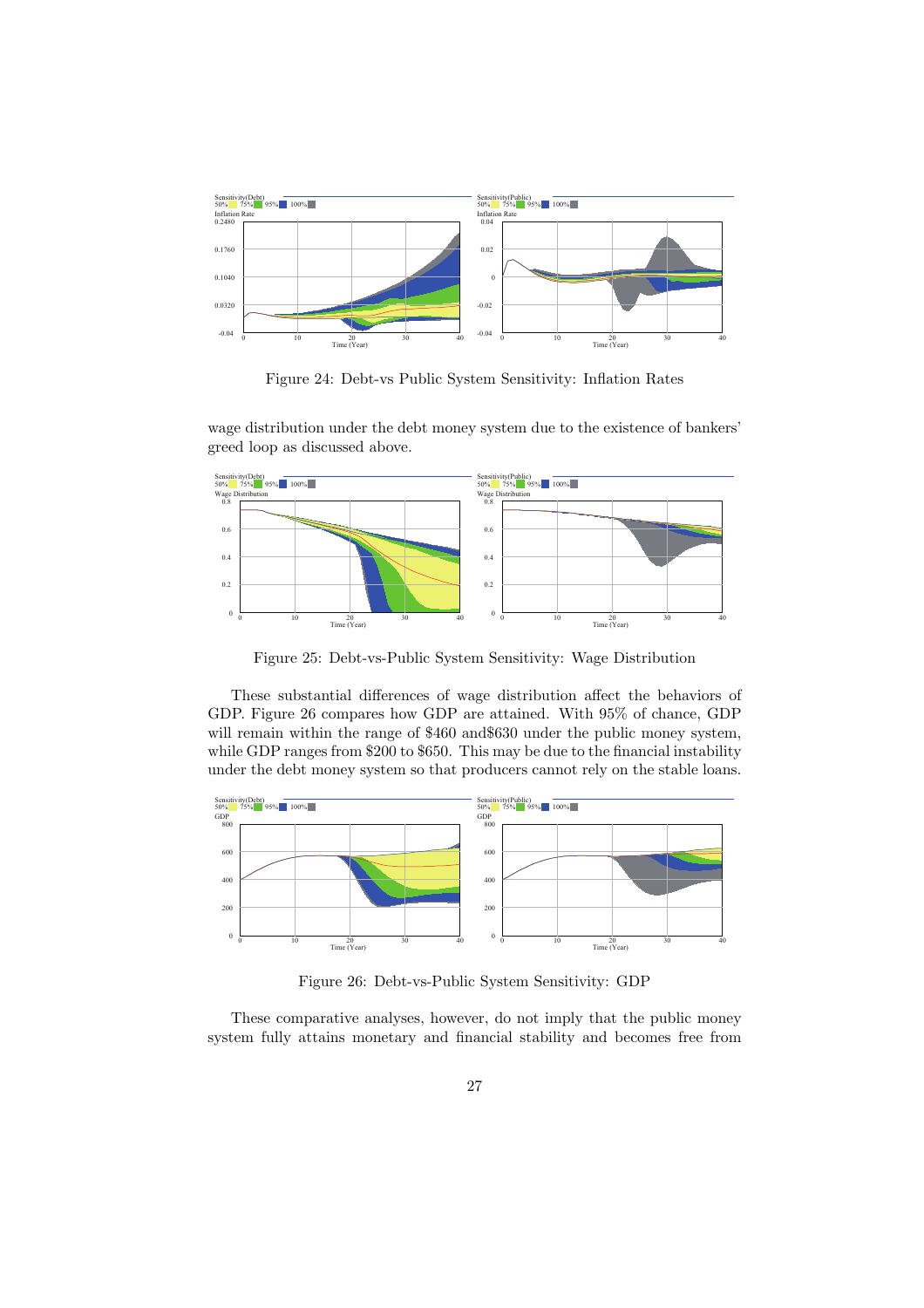"booms and depressions". Yet, as I have demonstrated in [8], monetary and financial instabilities, once triggered by inflation and recession, can be better managed by applying public money policies under the public money system than traditional Keynesian monetary policies under the current debt money system.

## **Conclusion**

This paper tries to comparatively explore monetary and financial stability under the current debt money system and alternative public money system (proposed by the American Monetary Act) by constructing a simplified macroeconomic model of endogenous money creation. In the debt money system we have identified a reinforcing loop of credit creation called "Bankers' Greed", and a balancing loop of credit crunch called "Income Inequality". Due to these two opposing loops built in the system, our simulation analysis found, unstable behaviors of economic growth and inflation rates are inescapably triggered. In other words, monetary and financial instability is built in the debt money system.

On the other hand, Bankers' Greed motives that increase bankers' interest income and worsen income inequality are shown to be averted under the public money system, because bankers lose their power to create credit. In addition, a relatively small income inequality that still remains does not trigger credit crunch, simply because public money never get crunched. Hence, two opposing loops that cause credit creation and crunch are shown to be gone from the public money system, subduing "boom and depressions".

From these analyses it is concluded that the current debt money system is a system of monetary and financial instability, while the public money system is a system of the true monetary and financial stability.